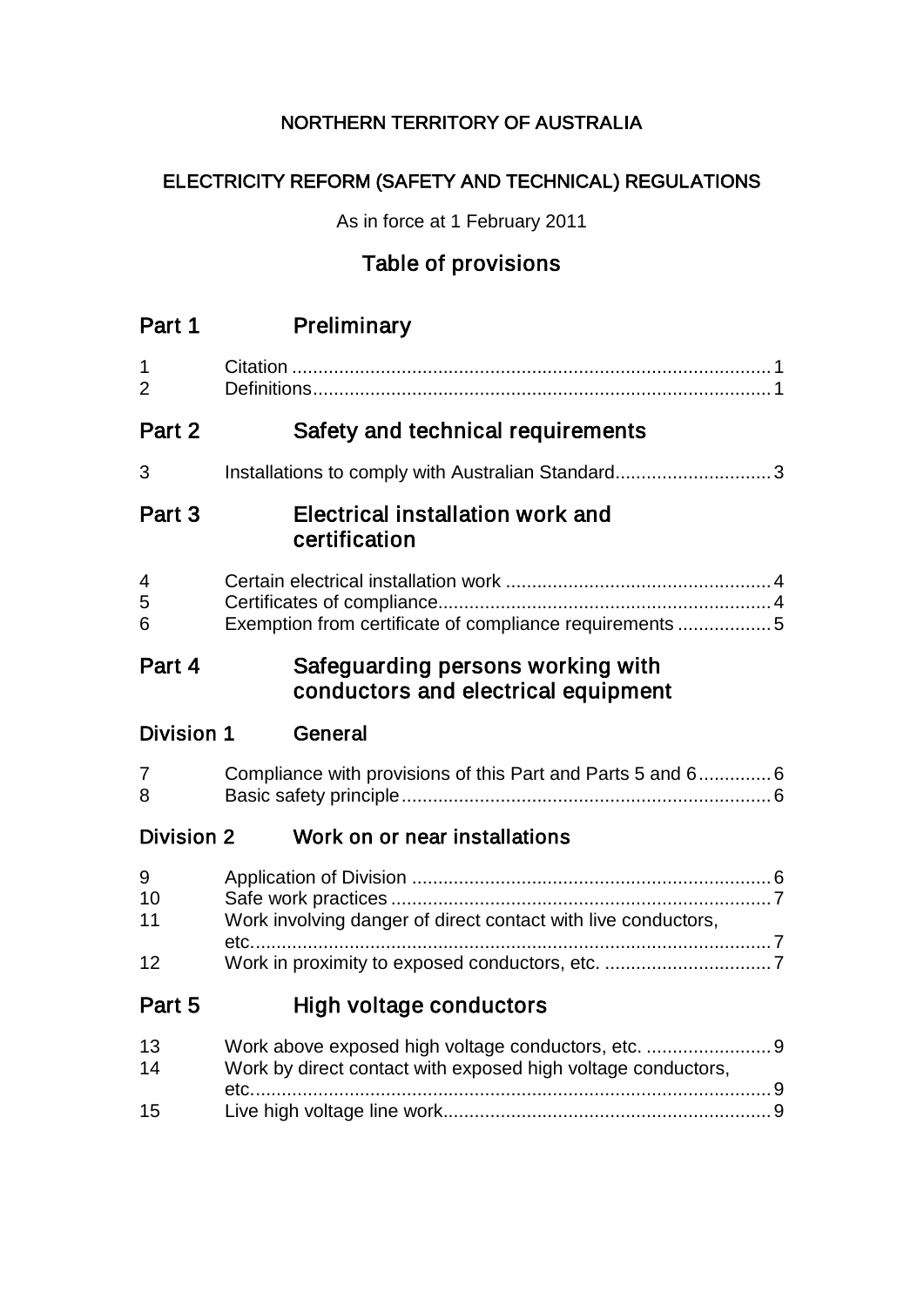# Part 6 Testing and rescue and resuscitation

| 16 |  |
|----|--|
| 17 |  |

# Part 7 **Activities in vicinity of infrastructure and** installations

| 18 |                                                                    |  |
|----|--------------------------------------------------------------------|--|
| 19 |                                                                    |  |
| 20 |                                                                    |  |
| 21 |                                                                    |  |
| 22 |                                                                    |  |
| 23 |                                                                    |  |
| 24 | Prohibition of certain activities in proximity to aerial lines and |  |
|    |                                                                    |  |
| 25 | Placement of materials near supporting structures, etc 14          |  |
| 26 |                                                                    |  |
| 27 |                                                                    |  |

# Part 8 Transport

| 28 |  |
|----|--|
| 29 |  |

# Part 9 Infringement notice scheme

| 30 |                                                    |  |
|----|----------------------------------------------------|--|
| 31 |                                                    |  |
| 32 | Particulars to be shown on infringement notice  17 |  |
| 33 |                                                    |  |
| 34 |                                                    |  |
| 35 |                                                    |  |

# Part 10 Miscellaneous

| 36 |  |
|----|--|
| 37 |  |
| 38 |  |
| 39 |  |
| 40 |  |

# Schedule 1 Approach limits

# Schedule 2 Erection of buildings in proximity to aerial lines

# Schedule 3 Clearance from aerial lines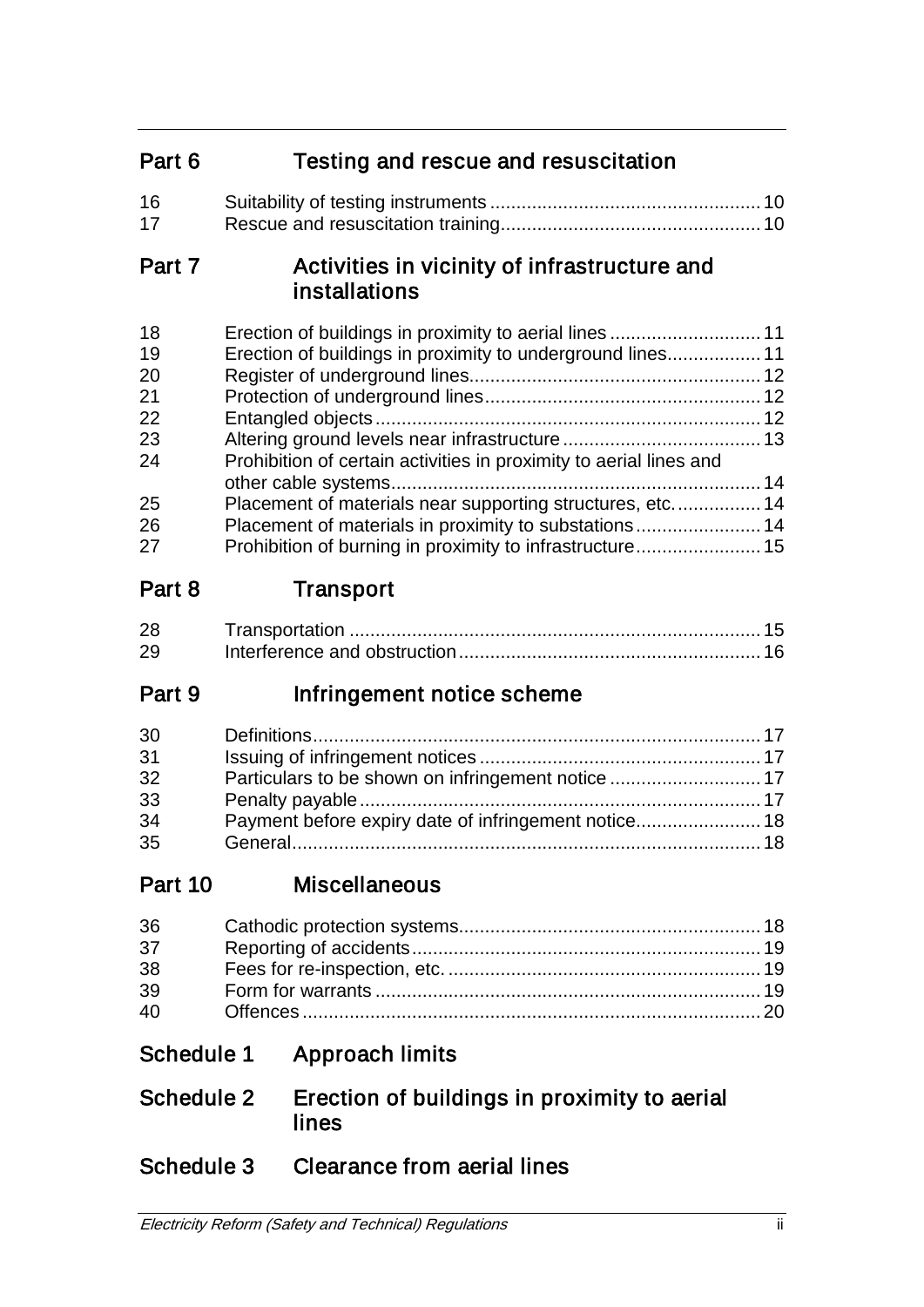Schedule 4 Infringement notice penalties

Schedule 5

ENDNOTES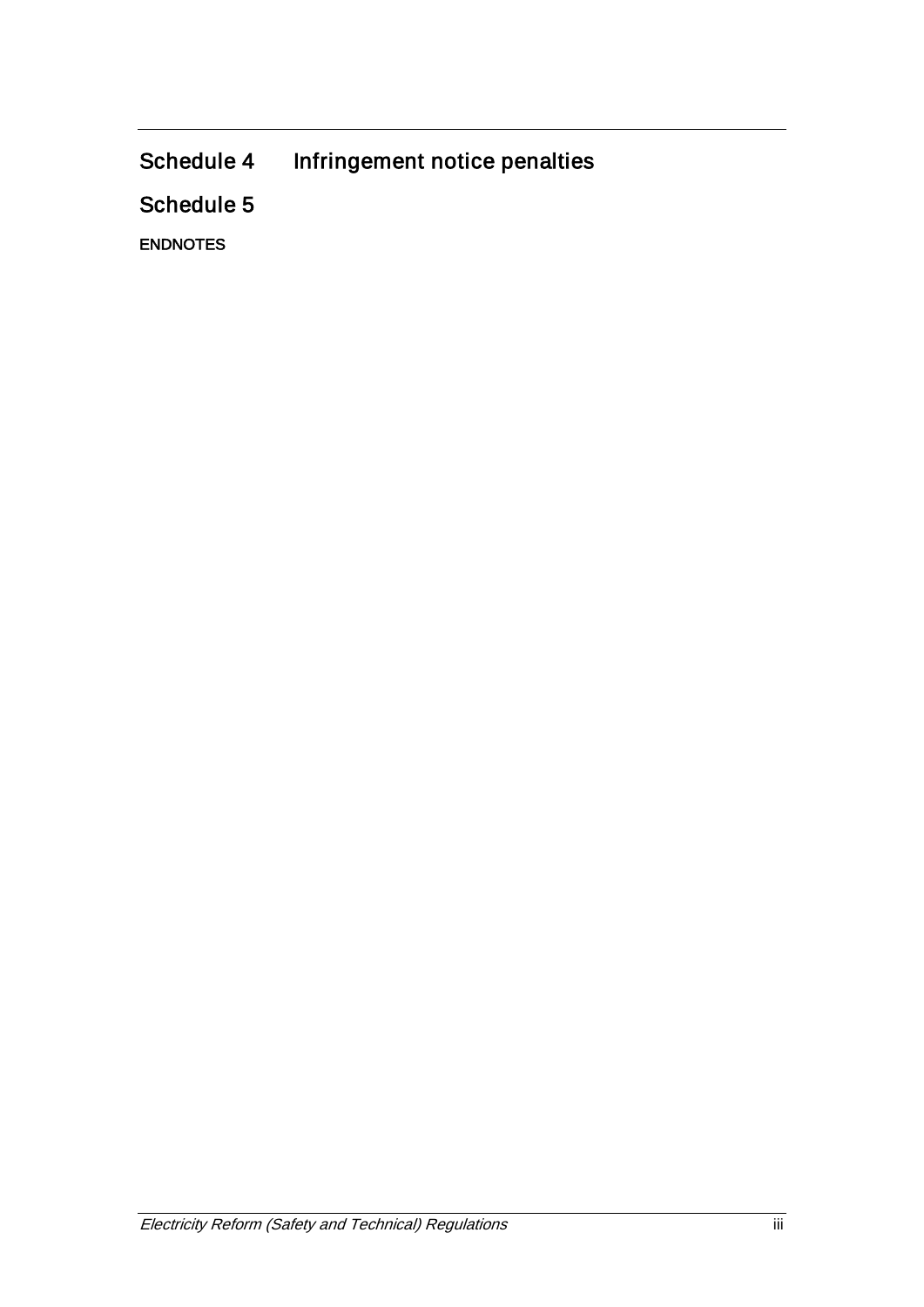# NORTHERN TERRITORY OF AUSTRALIA

\_\_\_\_\_\_\_\_\_\_\_\_\_\_\_\_\_\_\_\_

This reprint shows the Regulations as in force at 1 February 2011. Any amendments that commence after that date are not included.

\_\_\_\_\_\_\_\_\_\_\_\_\_\_\_\_\_\_\_\_

# ELECTRICITY REFORM (SAFETY AND TECHNICAL) REGULATIONS

# Regulations under the *Electricity Reform Act*

# Part 1 Preliminary

# 1 Citation

These Regulations may be cited as the *Electricity Reform (Safety* and Technical) Regulations.

# 2 Definitions

In these Regulations, unless the contrary intention appears:

active, in relation to a conductor, means:

- (a) any one of the conductors of a power system that is maintained at a difference of potential from:
	- (i) the neutral conductor; or
	- (ii) an earthed conductor; or
- (b) if a power system does not include a neutral or earthed conductor – all conductors.

**aerial line** means a powerline placed above the ground and in the open air, but does not include bus bars or any direct current conductors used as traction trolley wires.

AS or Australian Standard means an Australian Standard, as from time to time, approved for publication on behalf of Standards Australia International Limited (A.C.N. 087 326 690) or the Standards Association of Australia as constituted before 1 July 1999.

*circuit* means any number of conductors connected together for the purpose of carrying current.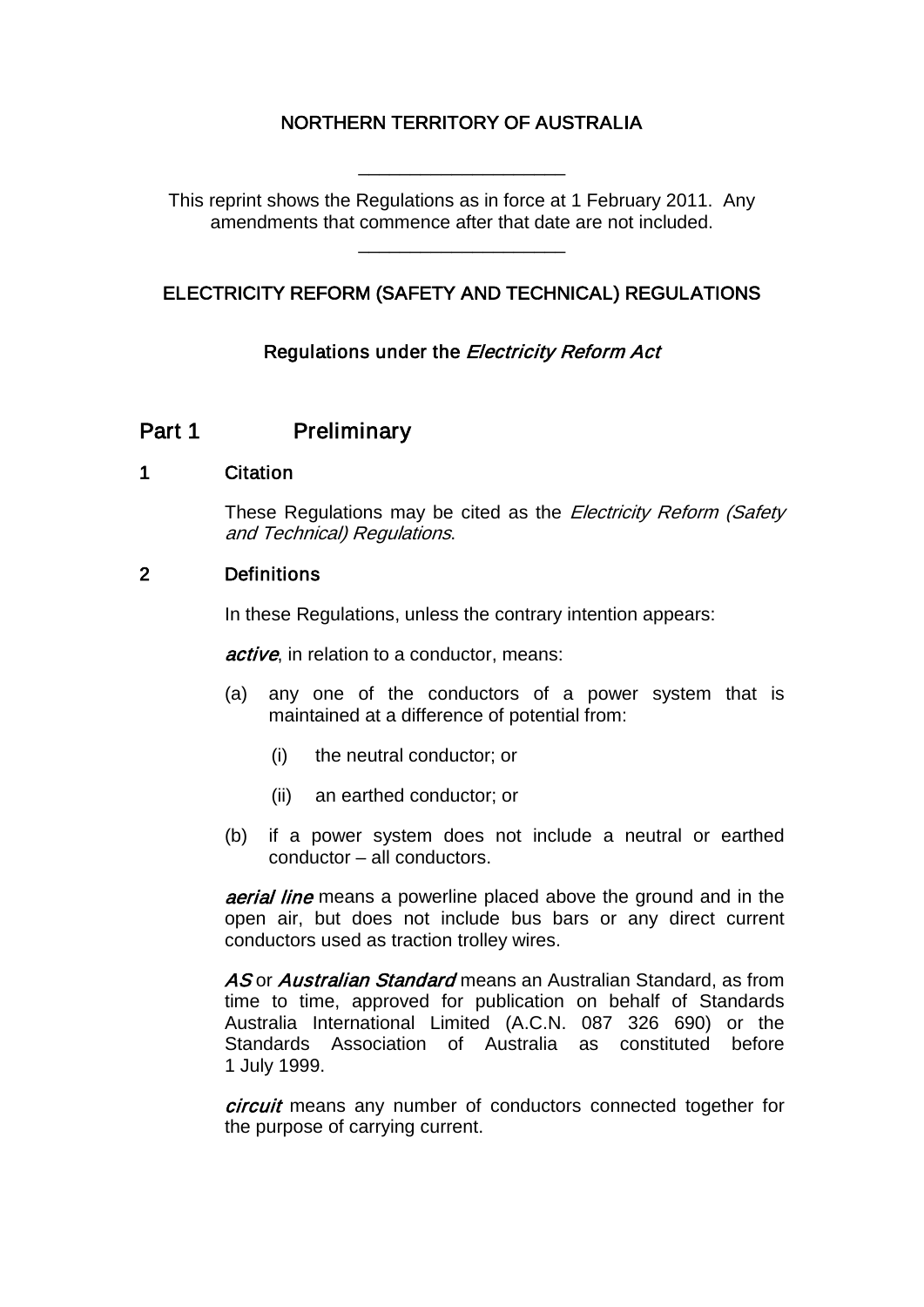conductor means a wire, or other form of conducting material suitable for carrying current, other than wires, cables or other metallic parts directly used in converting electrical energy into another form of energy.

high voltage or HV, in relation to electricity, means electricity at a voltage exceeding 1 000 volts alternating current (ac) or 1 500 volts direct current  $(dc)$ .

insulated means contained within a material or medium (including air) in order to limit the flow of current between conductors at different potentials.

*insulated conductor* means a conductor that:

- (a) is wholly covered with insulating material in accordance with the appropriate requirements of the relevant Approval and Test specification of an Australian Standard; or
- (b) is of a type approved by the electricity safety regulator.

live, in relation to an object, means that a difference of potential exists or would exist between it and earth under normal conditions of operation, including all metal connected to the neutral conductor of the supply system, (even if such neutral is earthed at the source of supply), but the following are not to be taken to be live:

- (a) earthing conductors;
- (b) copper sheaths of Mineral Insulated Metal Sheathed (*MIMS*) cables used in Earthed Sheathed Return ( $ESR$ ) systems;
- (c) neutral busbars or links in installations if the multiple earthed neutral system is employed.

*low voltage* or LV has the same meaning as in AS 3000.

multiple earthed neutral system or MEN system means a system of earthing in which the parts of an electrical installation required by AS 3000 to be earthed:

- (a) are connected to the general mass of earth; and
- (b) are connected within the installation to the neutral conductor of the supply system.

nominal system voltage means the voltage by which a system of supply is designated and to which certain operating characteristics of that system of supply are referred in accordance with AS 60038.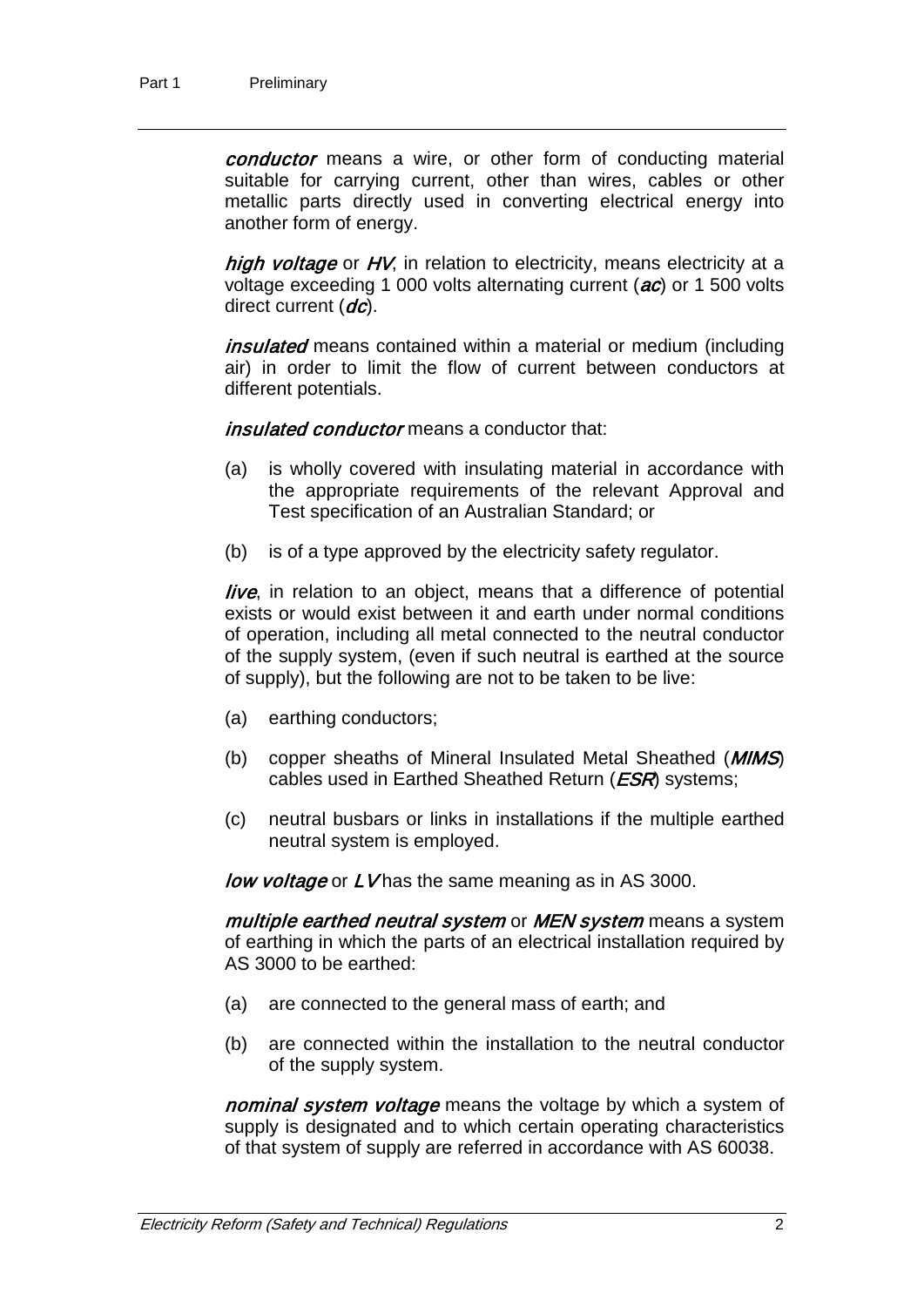operator, in relation to a transmission or distribution network, electricity infrastructure or electrical installation, means the person who operates, owns or controls the network, infrastructure or installation.

## other cable system means:

- (a) telecommunication and control cables;
- (b) aerial earthed cables; or
- (c) electrolysis drainage cables,

attached to, or in the vicinity of, structures supporting cables under the control of an electricity entity.

service line means the terminating span of a powerline:

- (a) constructed or designed or ordinarily used to supply electricity at low voltage; and
- (b) through which electricity is or is intended to be supplied by an electricity entity to a customer from the transmission or distribution network of the entity.

substation means any premises or place (including a switchyard) in which high voltage supply is converted, controlled or transformed.

 $U$ , in relation to voltage of electricity, means Nominal System Voltage.

underground line means a powerline that is placed under the ground, including those portions which are erected above the ground.

# Part 2 Safety and technical requirements

# 3 Installations to comply with Australian Standard

For the purposes of sections 67(1) and 68(1) of the Act, it is a safety and technical requirement of these Regulations that an electrical installation must comply with AS 3000 and any other Australian Standard called up by AS 3000.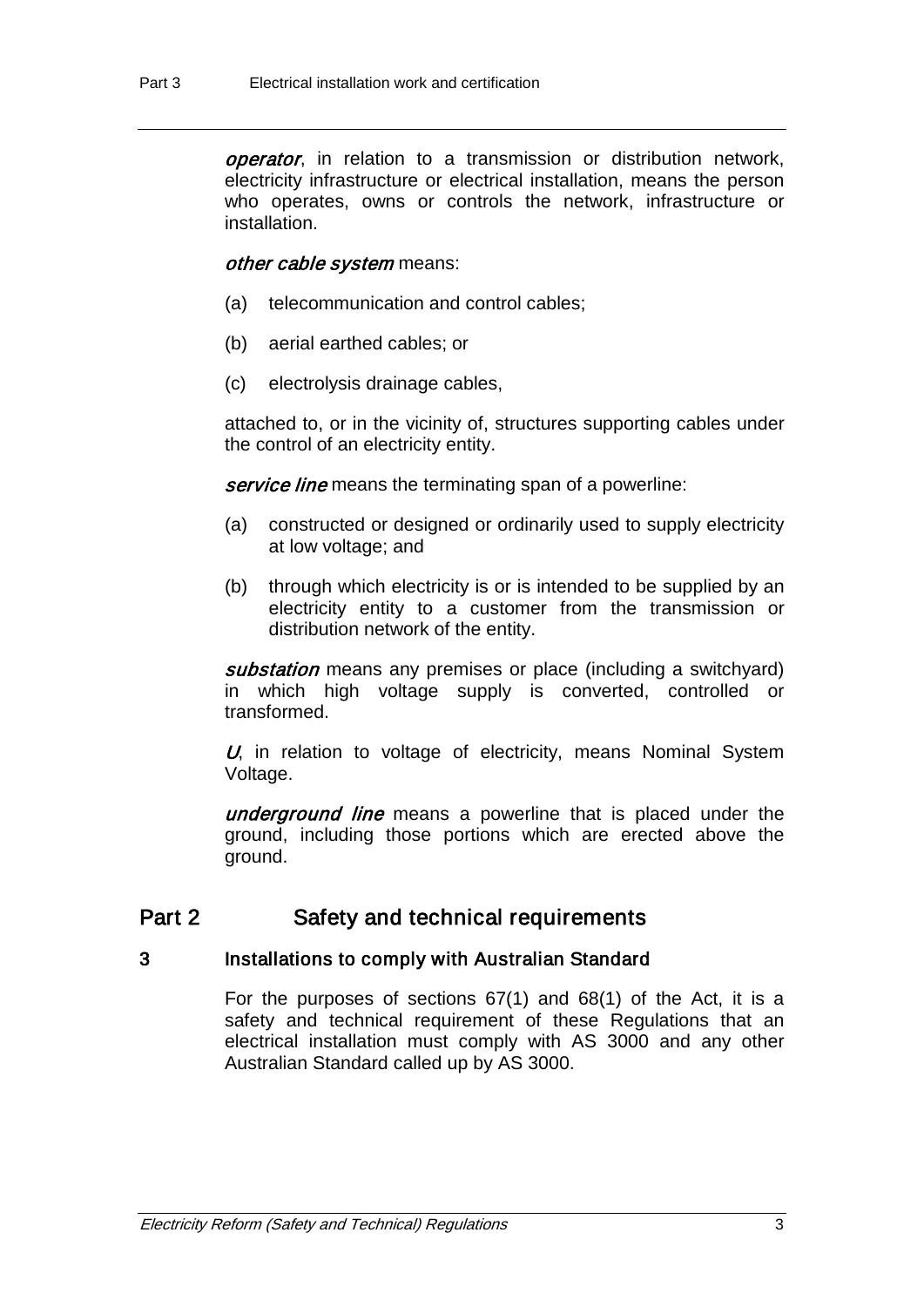# Part 3 Electrical installation work and certification

# 4 Certain electrical installation work

For the purposes of section 69 of the Act, work on an electrical installation or proposed electrical installation that is work of a kind referred to in AS 3000 or another Australian Standard called up by AS 3000 must be carried out, and the installation must be examined and tested:

- (a) in accordance with AS 3000 and an Australian Standard called up by or under AS 3000, if any, and so that the installation complies with all other technical and safety requirements under these Regulations; and
- (b) in accordance with the requirements, if any, specified by the operator of the transmission or distribution network to which the installation is or is to be connected.

# 5 Certificates of compliance

- (1) The licensed electrical worker personally carrying out the examinations and tests under regulation 4 must, when satisfied that the work has been carried out in accordance with the standards and requirements referred to in that regulation and before the installation is made available for energisation, complete and sign a certificate of compliance for the purposes of Part 5 of the Act, in a form approved by the electricity safety regulator to that effect.
- (2) If the licensed electrical worker who signs the certificate of compliance under subregulation (1) was employed or engaged to carry out the examinations and tests (whether or not together with other work on the installation) by a licensed electrical contractor, then:
	- (a) the contractor; or
	- (b) a person who has or had a supervisory role in relation to the worker and who is acting as a duly authorised agent of the contractor,

must, if satisfied that the standards and requirements referred to in regulation 4 have been complied with in relation to the work, also complete and sign the certificate in accordance with the directions contained in it.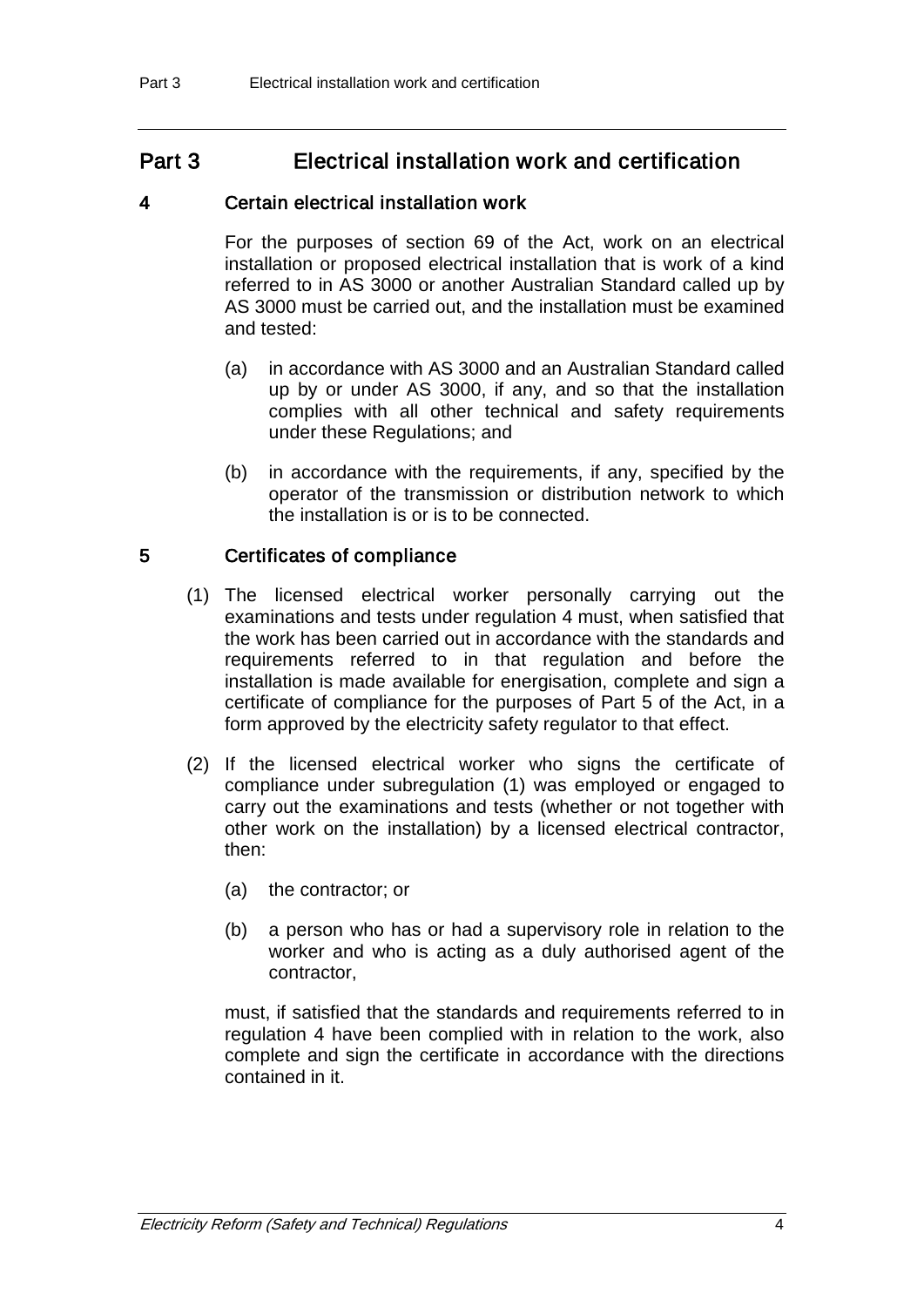- (3) If the work is associated with the making of a connection to a transmission or distribution network, a copy of the certificate (completed and signed in accordance with subregulations (1) and (2)) must be given to the operator of the network before the energisation of the work or a part of the work.
- (4) If the work was carried out on behalf of the owner or occupier of the premises concerned, a copy of the certificate (completed and signed in accordance with subregulations (1) and (2)) must be given to the owner or occupier within 30 days after the installation was made available for energisation.
- (5) A copy of the certificate (completed and signed in accordance with subregulations (1) and (2)) must be kept at the business premises of the person to whom section 69 of the Act applies or, if that person does not have business premises, at that person's residence for at least 5 years after the installation was made available for energisation.
- (6) A certificate of compliance may not be relied on by an owner or operator of an electrical installation under section 68(2) of the Act if the certificate has been issued in relation to the installation by a licensed electrical worker who is an employee of the owner or occupier.

### 6 Exemption from certificate of compliance requirements

- (1) Regulation 5 does not apply in relation to work on an electrical installation or proposed electrical installation in specified premises if the electricity safety regulator has given an exemption under this regulation in respect of the premises and the conditions of the exemption are complied with.
- (2) The electricity safety regulator may, on application or on the electricity safety regulator's own initiative, give an exemption referred to in subregulation (1) subject to the conditions that the electricity safety regulator thinks fit, including conditions as to the keeping of records relating to electrical work in the premises.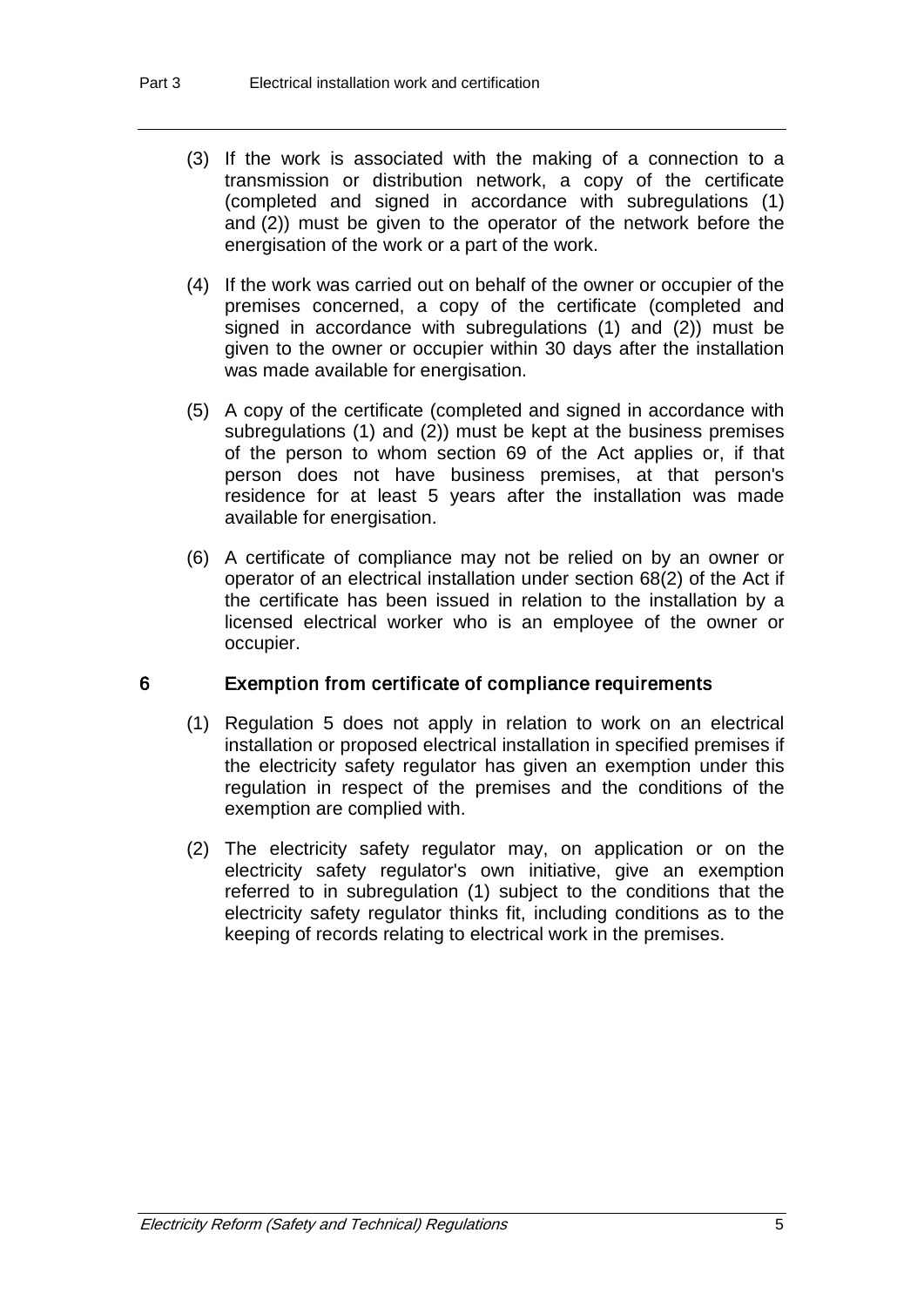# Part 4 Safeguarding persons working with conductors and electrical equipment

# Division 1 General

# 7 Compliance with provisions of this Part and Parts 5 and 6

- (1) A person carrying out work on or near electricity infrastructure or an electrical installation must comply with the provisions of this Part and Parts 5 and 6.
- (2) An electricity infrastructure operator, electrical installation operator and an employer must ensure compliance with the provisions of this Part and Parts 5 and 6 by his, her or its employees and contractors.

# 8 Basic safety principle

A person engaging or preparing to engage in work on or near electricity infrastructure or an electrical installation must treat exposed conductors as live until they are:

- (a) isolated from all sources of electricity supply and proved to be de-energised; and
- (b) if they are high voltage conductors earthed.

# Division 2 Work on or near installations

# 9 Application of Division

This Division applies to work carried out:

- (a) in proximity to exposed live high or low voltage conductors or exposed live parts of high or low voltage electrical equipment;
- (b) by direct contact with exposed live high or low voltage conductors or exposed live parts of high or low voltage electrical equipment; or
- (c) on de-energised exposed conductors or exposed parts of electrical equipment if there is a possibility of the conductors or parts becoming live,

unless the work is necessary to avoid a possible danger to life or serious personal injury.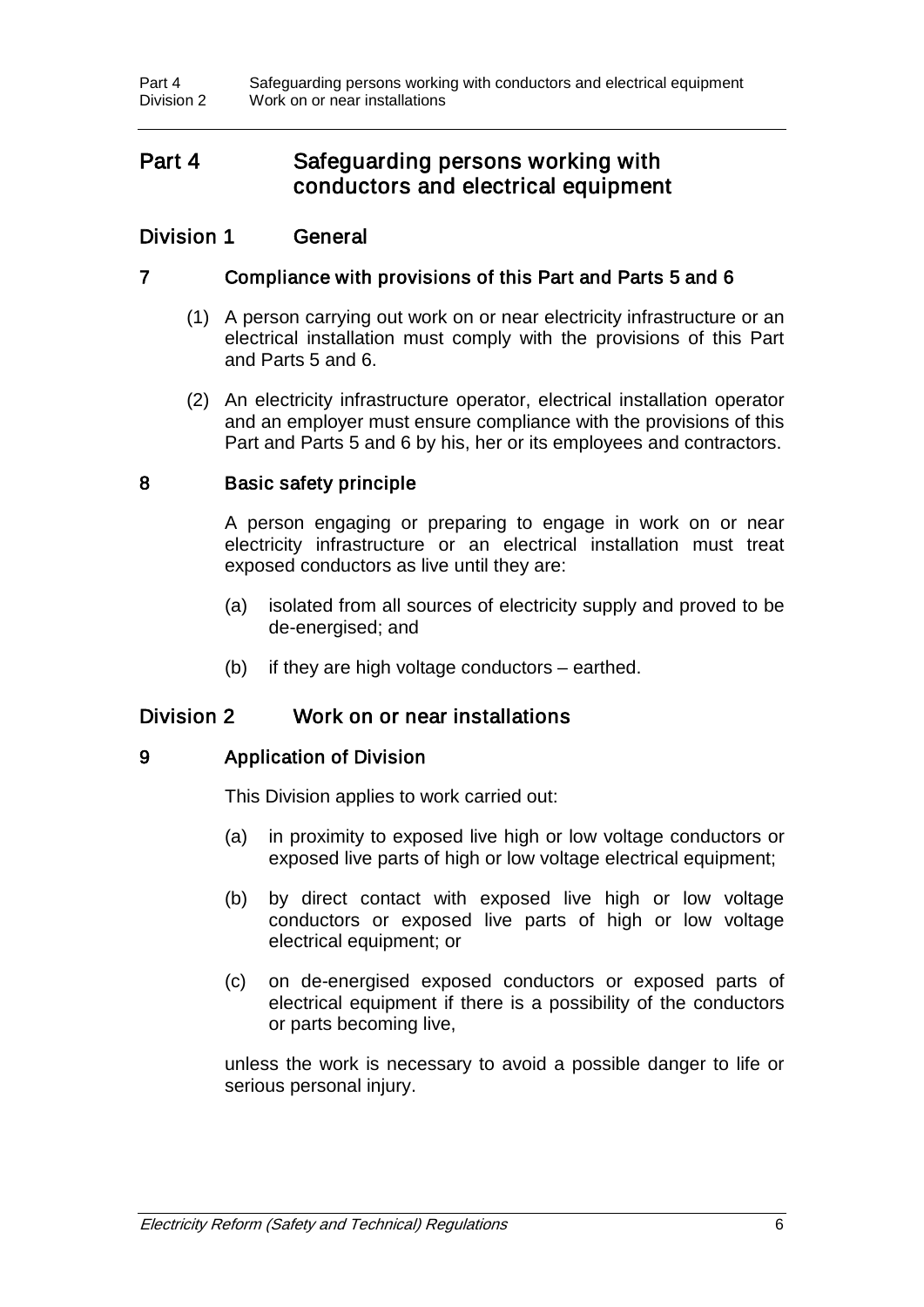# 10 Safe work practices

All reasonable steps must be taken to ensure safety in work to which this Division applies through:

- (a) the provision of suitable protection from adjacent live electrical conductors or adjacent live parts of electrical equipment;
- (b) the use of insulated tools and equipment;
- (c) the use of equipment and plant designed and made in accordance with recognised electricity industry practice; and
- (d) the use of safe work practices.

## 11 Work involving danger of direct contact with live conductors, etc.

In the case of work involving a danger of accidental direct contact with exposed live conductors or exposed live parts of electrical equipment:

- (a) the work must only be carried out by a person who is competent and qualified to carry out the work; and
- (b) except where the contrary is shown by reference to generally accepted industry practices or the particular circumstances of the case, it will be presumed that safe work practices require the person to carry out the work with a competent assistant suitably trained:
	- (i) in the work;
	- (ii) in resuscitation;
	- (iii) in releasing persons from live electrical apparatus; and
	- (iv) if appropriate in rescuing persons from poles, structures, elevated work platforms or confined spaces.

## 12 Work in proximity to exposed conductors, etc.

- (1) Work must not be carried out in proximity to exposed conductors or exposed parts of electrical equipment unless:
	- (a) it is carried out:
		- (i) by a person who is suitably trained and qualified for such work beyond the approach limits set out in this regulation for such persons; or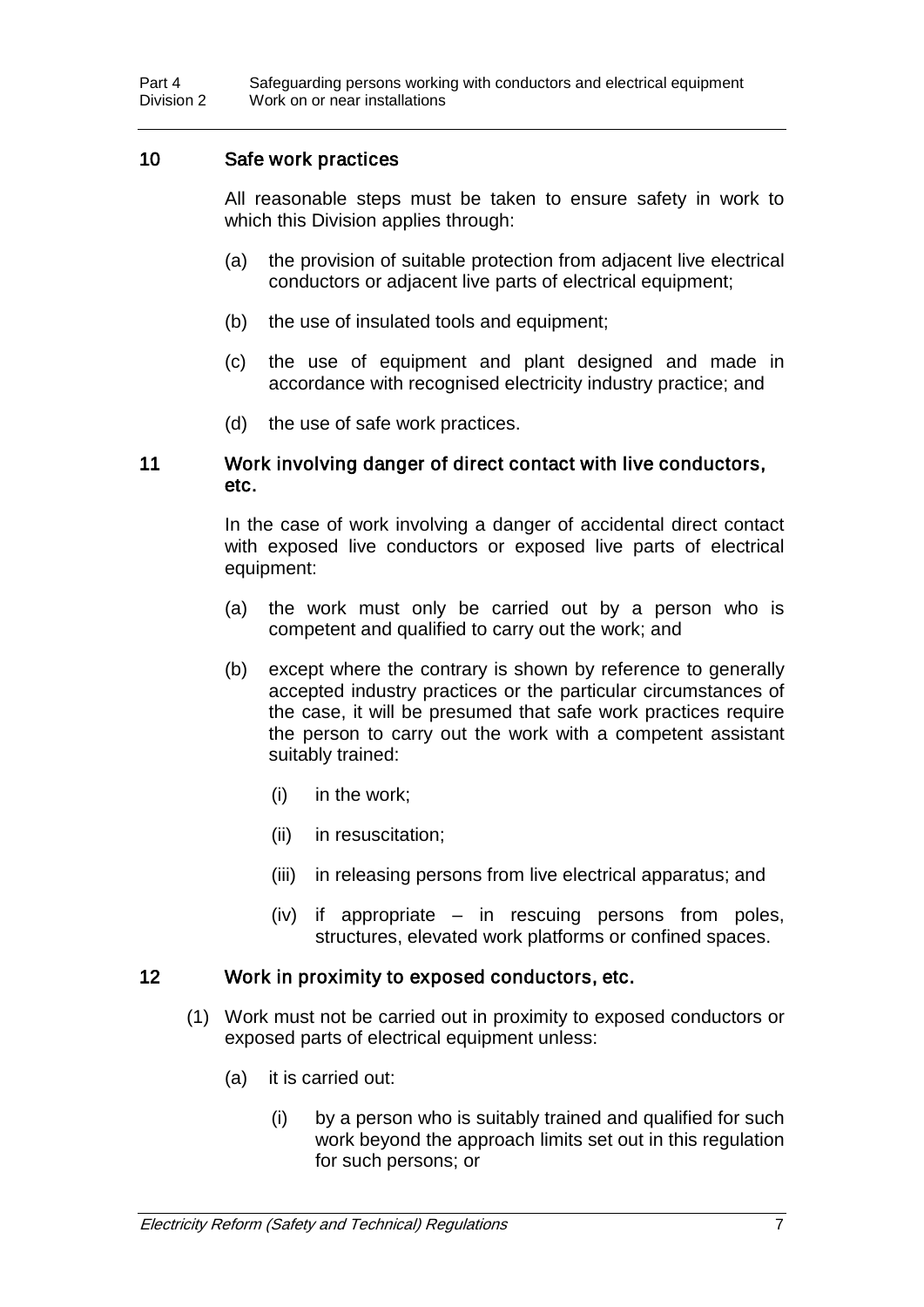- (ii) by a person who has been instructed in the identification of high and low voltage overhead conductors and the safety aspects of work near live powerlines beyond the approach limits set out in this regulation for such persons; and
- (b) it is carried out beyond the approach limits set out in this regulation that are applicable in the circumstances.
- (2) However, a person may work within the approach limits if:
	- (a) the work can be carried out safely in any of the following circumstances:
		- (i) there are installed suitable barriers or earthed metal shields between the person carrying out the work and the conductors or electrical equipment;
		- (ii) the work to be carried out is testing of equipment and the equipment is designed such that the approach limits cannot be complied with;
		- (iii) the work to be carried out is earthing of the conductors or equipment and is carried out after the exposed conductors have been isolated and proved to be de-energised; and
	- (b) written instructions have been given, either generally or in a particular case, about the work and the precautions to be taken.
- (3) For the purposes of this regulation, the approach limits for a person, including an article of clothing worn by a person, or a conductive object held or carried by the person, are as specified in Schedule 1.
- (4) In Schedule 1:
	- (a) approach limit A applies to a person suitably qualified and trained to work in proximity to exposed high and low voltage conductors or exposed parts of high and low voltage electrical equipment;
	- (b) approach limit B applies to a person who has been instructed in the identification of high and low voltage overhead conductors and the safety aspects of work near live powerlines;
	- (c) approach limit C(i) applies to a person using power operated tools; and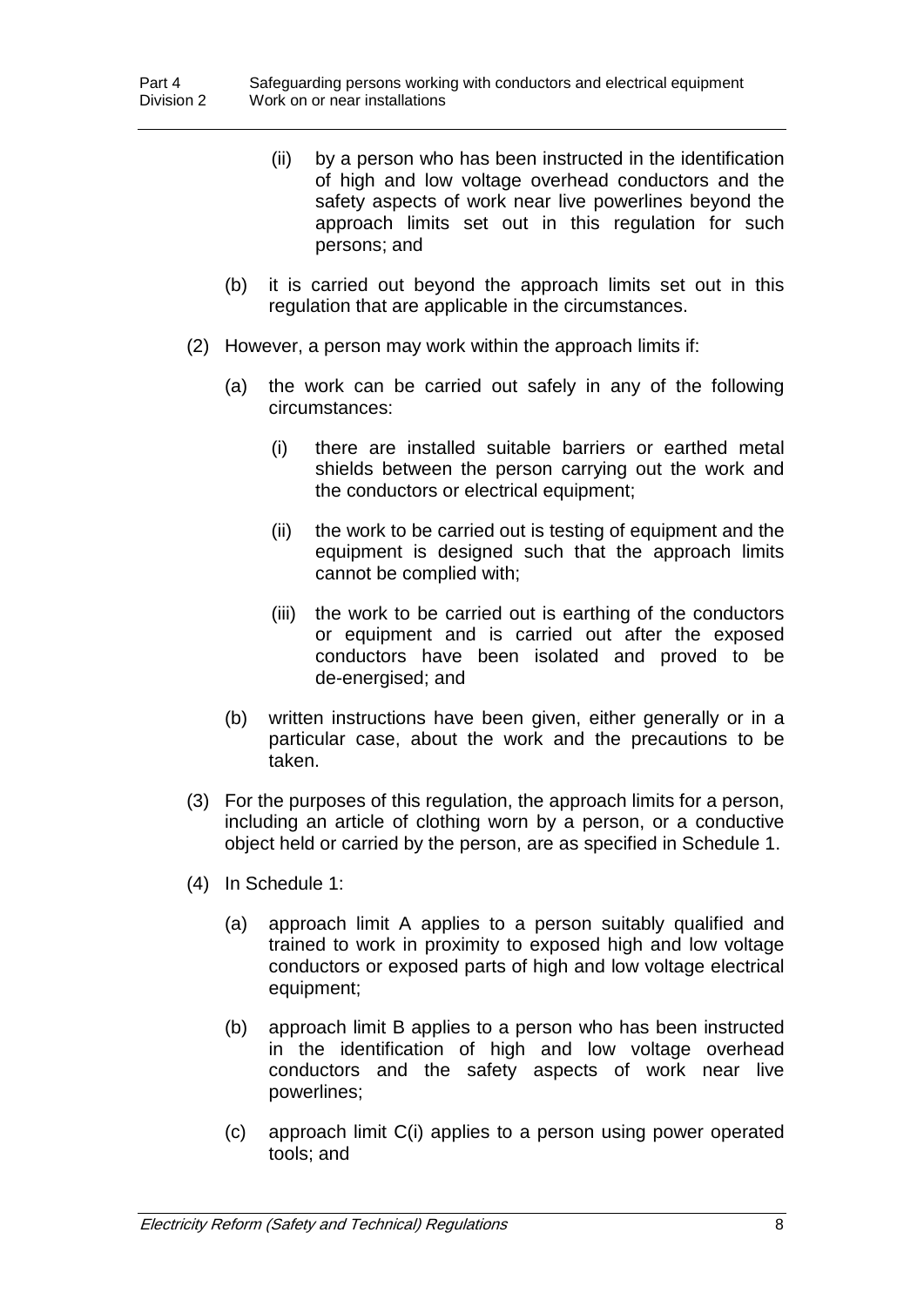(d) approach limit C(ii) applies to a person using manually operated tools.

# Part 5 High voltage conductors

# 13 Work above exposed high voltage conductors, etc.

Work must not be carried out and equipment must not be positioned above exposed high voltage conductors or exposed parts of high voltage electrical equipment unless the work or positioning of the equipment is authorised in writing by the operator of the electricity infrastructure or electrical installation concerned.

## 14 Work by direct contact with exposed high voltage conductors, etc.

- (1) Work must not be carried out by direct contact with exposed high voltage conductors or exposed parts of high voltage electrical equipment unless the exposed high voltage conductors or exposed parts of high voltage electrical equipment are:
	- (a) isolated, and shown by testing to be isolated, from all sources of electricity supply; and
	- (b) earthed.
- (2) If any such conductor or equipment cannot be directly contacted to prove isolation from all sources of electricity supply, it is sufficient if:
	- (a) written instructions have been given for the isolation of the conductor or equipment from all sources of electricity supply; and
	- (b) the conductor or equipment is earthed by a lockable earthing switch designed to be safely operated if the high voltage conductor or equipment has not been isolated from all sources of supply.

# 15 Live high voltage line work

(1) Electrical work on exposed live high voltage conductors or exposed live parts of high voltage electrical equipment (in this regulation referred to as *live line work*) must not be carried out unless authorised in writing by the operator of the electricity infrastructure or electrical installation on which the work will be carried out.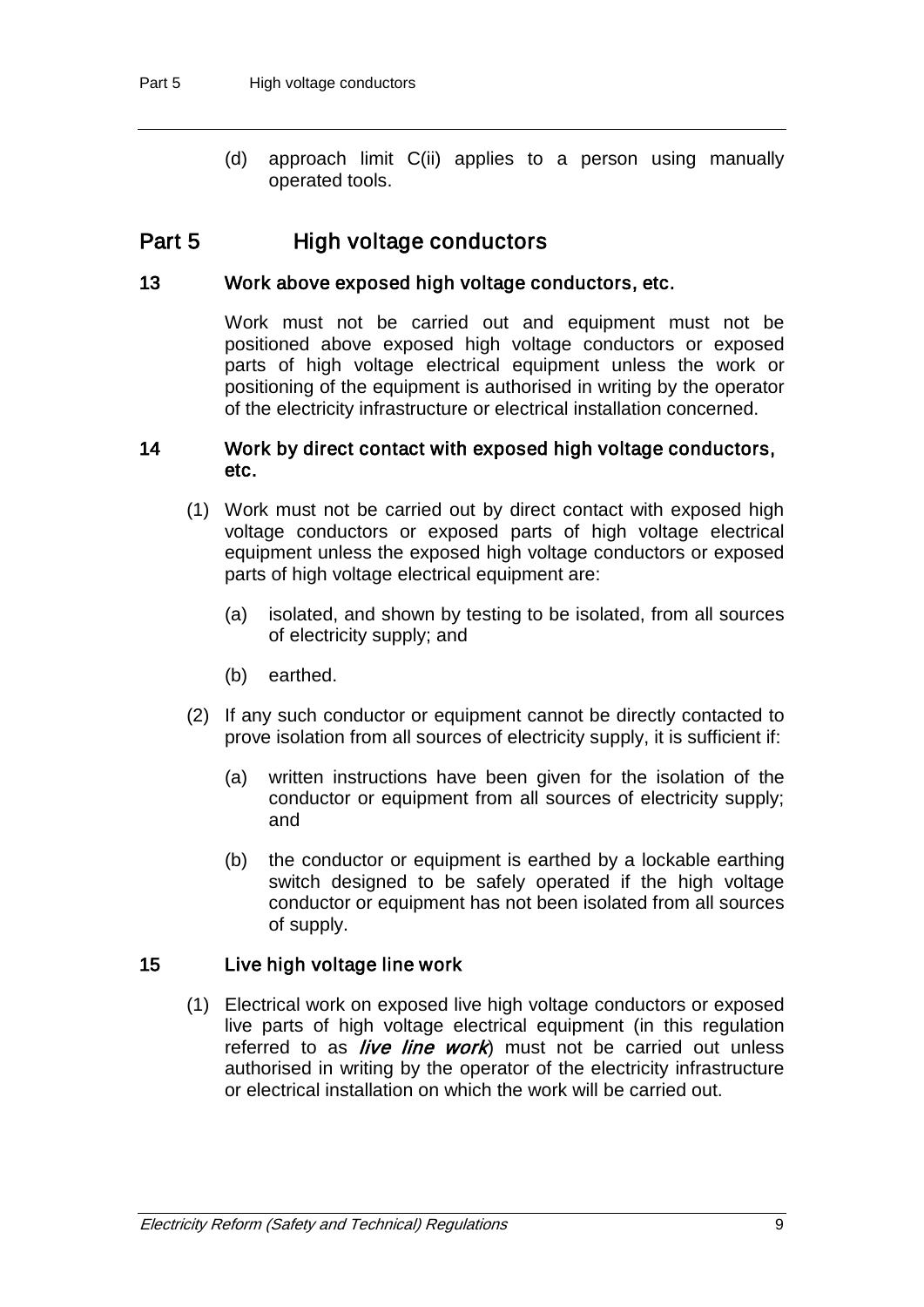- (2) An electricity infrastructure operator or electrical installation operator may authorise a person to carry out live line work if satisfied the person:
	- (a) has successfully finished a course of training approved by the electricity safety regulator and provided by a training provider approved by the electricity safety regulator; and
	- (b) has been assessed by the training provider as competent to carry out the work.
- (3) The voltage of the powerlines on which live line work is carried out must be as stated by the relevant operator in the authorisation.
- (4) The relevant operator must take reasonable steps to satisfy itself as to the continuing competency of a person authorised by the operator to carry out live line work.

# Part 6 Testing and rescue and resuscitation

# 16 Suitability of testing instruments

If tests are required to be performed on electricity infrastructure or an electrical installation or safety equipment under the Act:

- (a) the testing instruments used must be designed for and capable of correctly performing the required tests;
- (b) each testing instrument must be tested and calibrated to ensure it is in proper working order; and
- (c) the records of tests performed on testing instruments must be kept for at least 2 years.

## 17 Rescue and resuscitation training

Persons required to carry out, or help in carrying out, electrical work must be suitably trained in rescue and resuscitation in accordance with recognised practices in the electricity industry.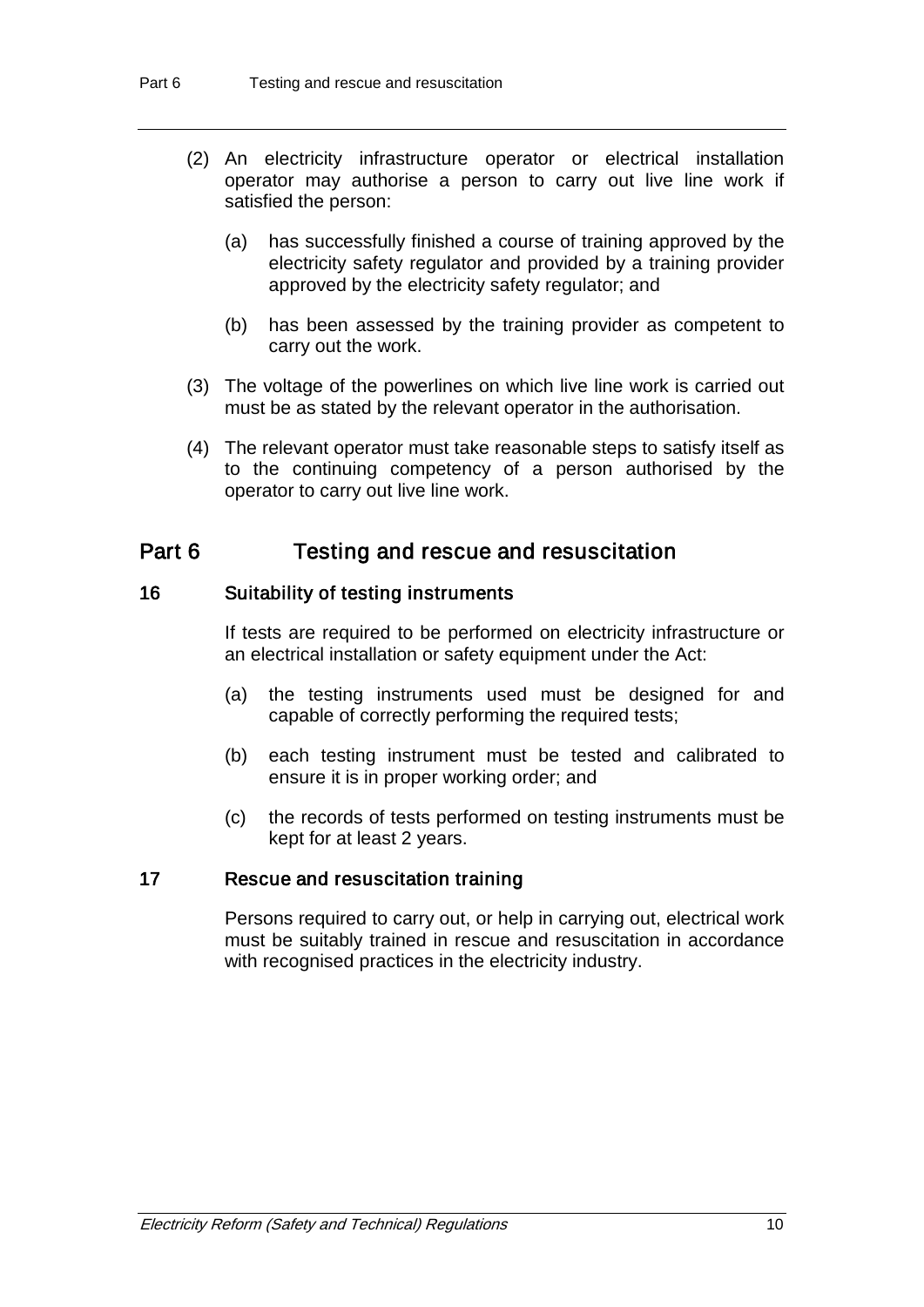# Part 7 **Activities in vicinity of infrastructure and** installations

## 18 Erection of buildings in proximity to aerial lines

- (1) For the purposes of section 98 of the Act, a person must not, except as approved by the electricity safety regulator, erect a building or structure:
	- (a) under an aerial line constructed to operate at a voltage of more than 22kV; or
	- (b) so that the distance from a part of the building or structure to a position to which a conductor in an aerial line or other cable system may sag at maximum design temperature or move as a result of normal prevailing wind pressures is less than the relevant distance set out in Table 1 in Schedule 2.
- (2) The electricity safety regulator may not approve the erection of a building or structure in proximity to an aerial line that is not situated on a public road and is constructed to operate at a voltage of more than 66kV.
- (3) The requirements of this regulation do not apply in relation to:
	- (a) a fence that is less than 2.0 m in height; or
	- (b) a service line installed specifically to supply electricity to the building or structure by the operator of the transmission or distribution network from which the electricity is being supplied.

## 19 Erection of buildings in proximity to underground lines

- (1) For the purposes of section 98 of the Act, a person must not, except as approved by the electricity safety regulator, erect a building or structure:
	- (a) above or below an underground powerline; or
	- (b) within:
		- (i) in relation to an underground powerline designed to operate at a voltage of 22kV or less – 2 metres; or
		- $(ii)$  in any other case  $-3$  metres,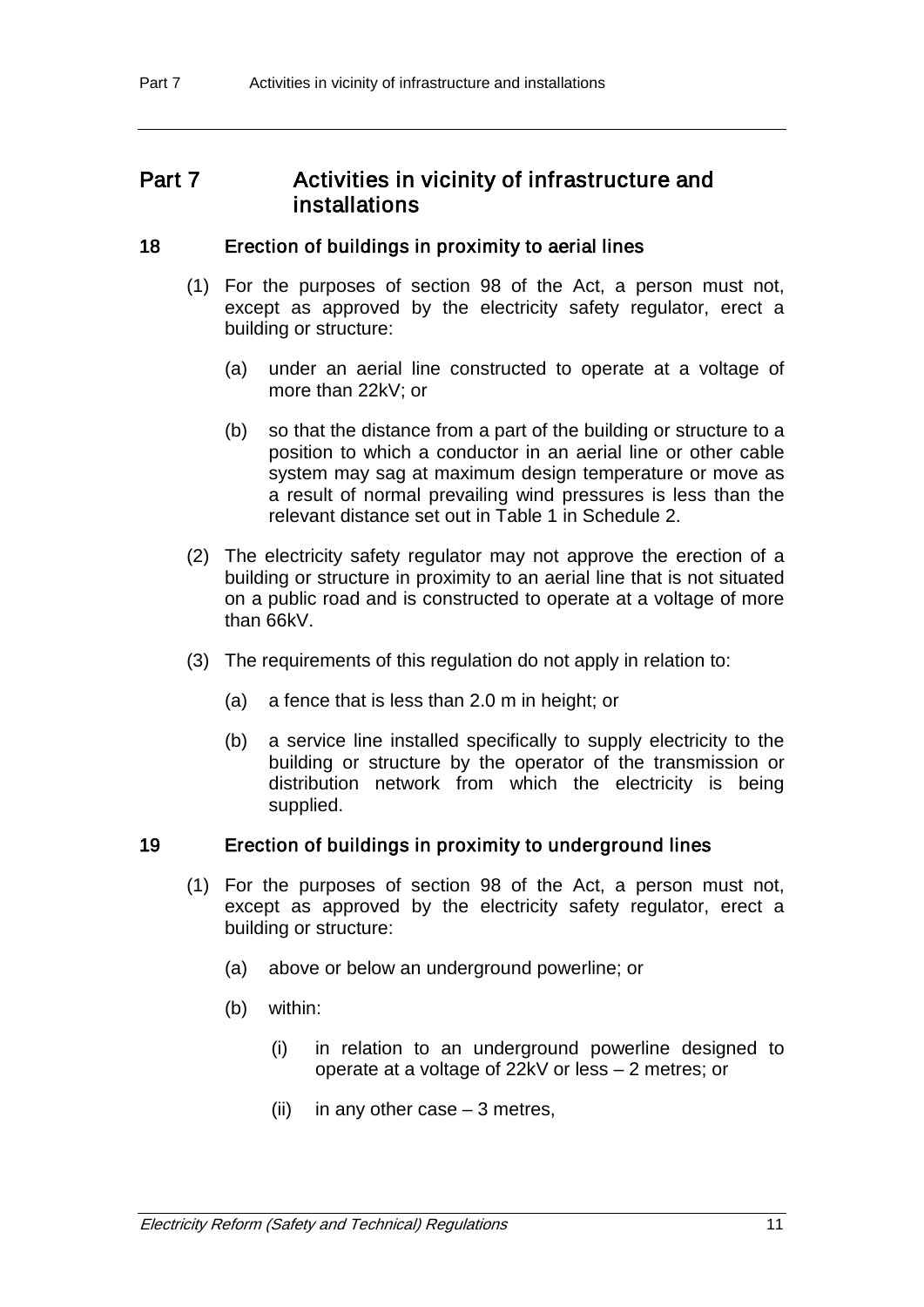of an underground powerline measured from vertical planes extending above and below each outer edge of the conductor comprising the powerline or, in the case of a powerline that consists of more than one conductor, each outer edge of each outer conductor.

(2) Before giving approval under subregulation (1), the electricity safety regulator must consult with the electricity entity operating the underground powerline.

# 20 Register of underground lines

- (1) An electricity entity authorised to operate a transmission or distribution network must keep and maintain a register describing the nature and location of each line installed underground that is under the control of the entity.
- (2) The transmission or distribution network operator in an area must be notified by any other electricity entity of the nature and location of any line installed underground in the area by that other entity and that information must be recorded in the register kept by the network operator under subregulation (1).
- (3) Information contained in the register must be made available on request by a member of the public during normal business hours.

# 21 Protection of underground lines

A person must not:

- (a) place or maintain, or cause to be placed or maintained, a corrosive, abrasive, heavy or deleterious material or substance above an underground line;
- (b) make an opening in the ground surface that may endanger an underground line; or
- (c) remove, tamper with or cover any underground line marker,

without the written authority of the operator of the electricity infrastructure of which the line forms part.

Maximum penalty: 25 penalty units.

# 22 Entangled objects

A person must not, without the authority of the operator of the electricity infrastructure or electrical installation, pull or interfere with an object resting on or entangled in electricity infrastructure or the electrical installation unless the action is reasonably necessary to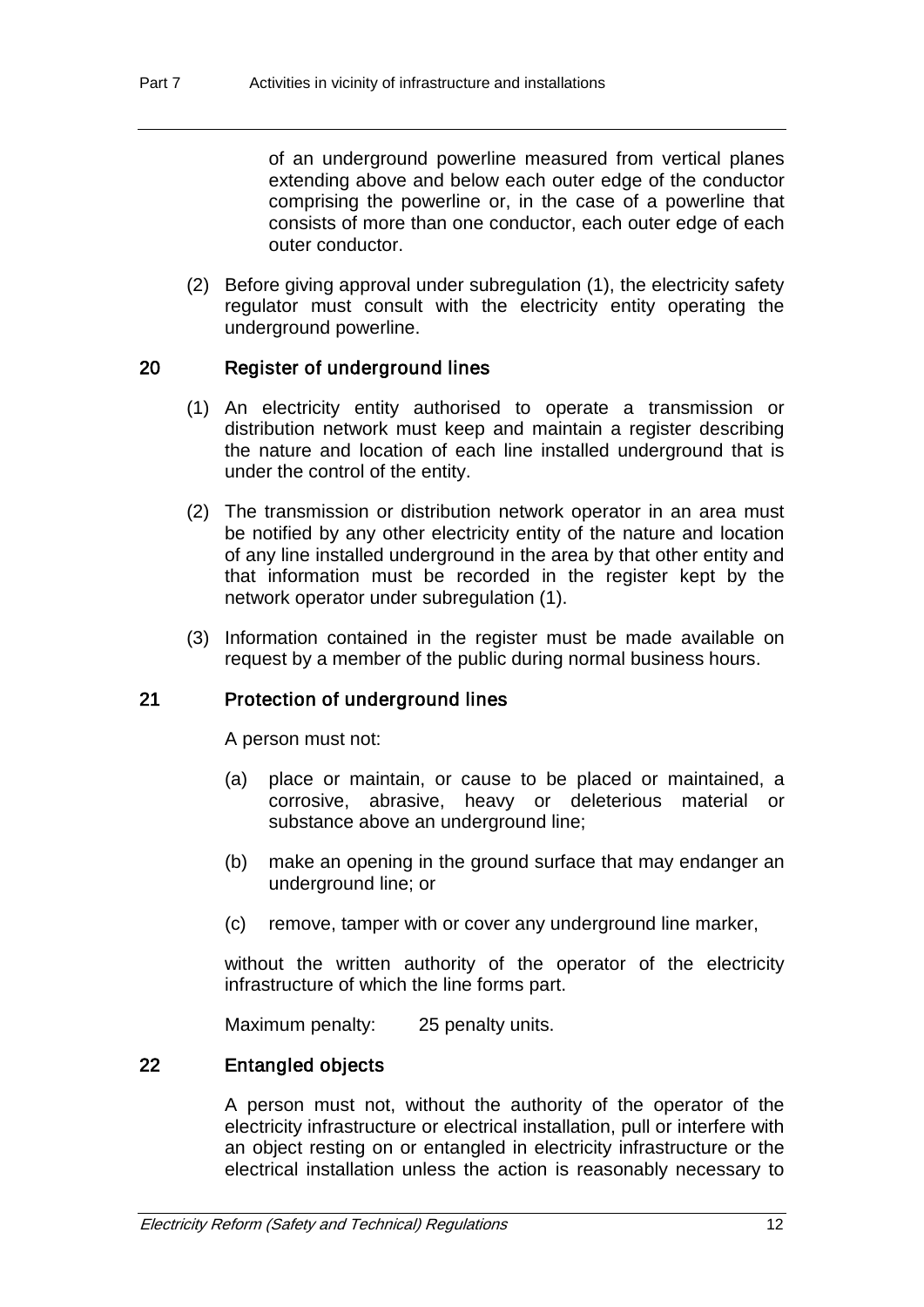prevent or reduce injury to a person or property.

Maximum penalty: 25 penalty units.

### 23 Altering ground levels near infrastructure

- (1) A person must not, without the written authority of the electricity infrastructure operator:
	- (a) cut away, excavate or remove, or cause to be cut away, excavated or removed, earth or material supporting electricity infrastructure so as to endanger the stability of the infrastructure;
	- (b) make an excavation deeper than 0.3 m within 3 m of:
		- (i) a pole structure or stand, not being a tower or tower structure supporting electricity infrastructure; or
		- (ii) a pole or bed log to which is affixed a staywire used to support electricity infrastructure;
	- (c) make an excavation deeper than 0.5 m within 10 m of a tower or tower structure supporting electricity infrastructure;
	- (d) make an excavation deeper than 0.3 m within 0.6 m of a wall, fence or foundation of a substation; or
	- (e) place material or construct an artificial surface above ground level:
		- (i) below an electric line or within the vertical projection of points to which a conductor of the electric line may sway; or
		- (ii) adjacent to electricity infrastructure,

in a manner that may alter the level of the ground at a place so as to infringe a permissible clearance distance under these Regulations.

Maximum penalty: 25 penalty units.

(2) The allowable depth of an excavation under subregulation (1) is, if the ground level unaffected by previous works is known, to be determined by reference to that level, but is otherwise to be determined by reference to the current ground level.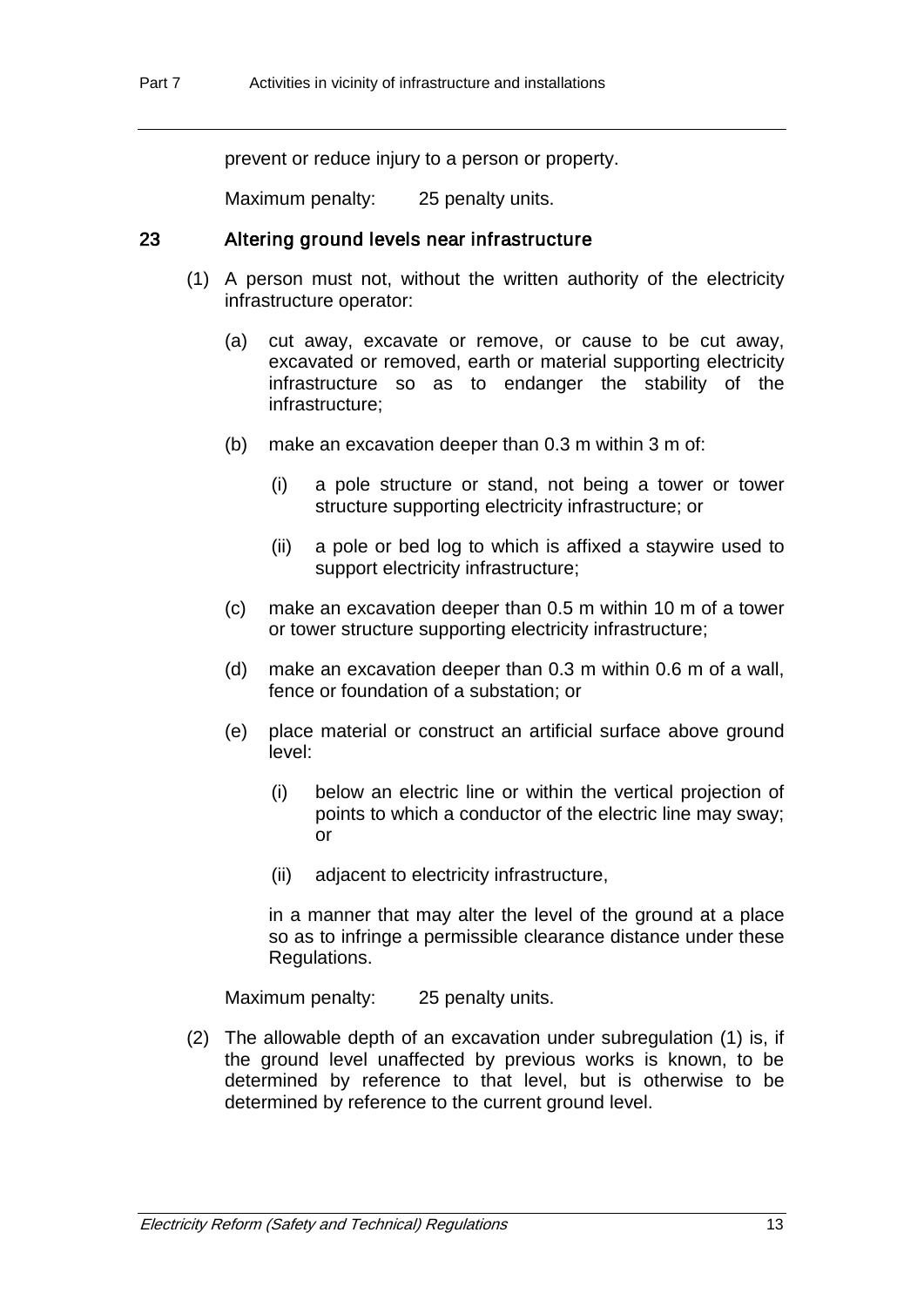### 24 Prohibition of certain activities in proximity to aerial lines and other cable systems

A person must not, without the written authority of the electricity infrastructure operator:

- (a) place or maintain material closer than the relevant distance set out in Table 1 in Schedule 3 to a point to which an aerial line (including a service line) or other cable system may swing or sag;
- (b) operate a machine, vehicle or vessel equipped with an elevating component or shear legs so that a part of the machine, vehicle, vessel or its load comes within the relevant distance set out in Table 2 in Schedule 3 to a point to which an aerial line (including a service line) or other cable system may swing or sag;
- (c) attach or keep attached to electricity infrastructure conductors of circuits or other cable system;
- (d) erect or maintain conductors of circuits, or other cable system, so as to cross the circuit of an aerial line, or other cable system, unless clearances in excess of the relevant distance set out in Table 3 in Schedule 3 can be maintained; or
- (e) erect a circuit or other cable system unless the clearance in any direction from the circuit or system to a structure forming part of electricity infrastructure (other than a structure supporting the circuit or system) is greater than the relevant distance set out in Table 4 in Schedule 3.

## 25 Placement of materials near supporting structures, etc.

A person must not, without the written authority of the electricity infrastructure operator, place or maintain any material closer than the relevant distance set out in Table 1 in Schedule 3 to electricity infrastructure consisting of supporting or protective structure or equipment for aerial lines.

### 26 Placement of materials in proximity to substations

A person must not, without the written authority of the electricity infrastructure operator:

(a) place or maintain any timber or inflammable material within 3 metres in any direction of a wall or fence surrounding a substation;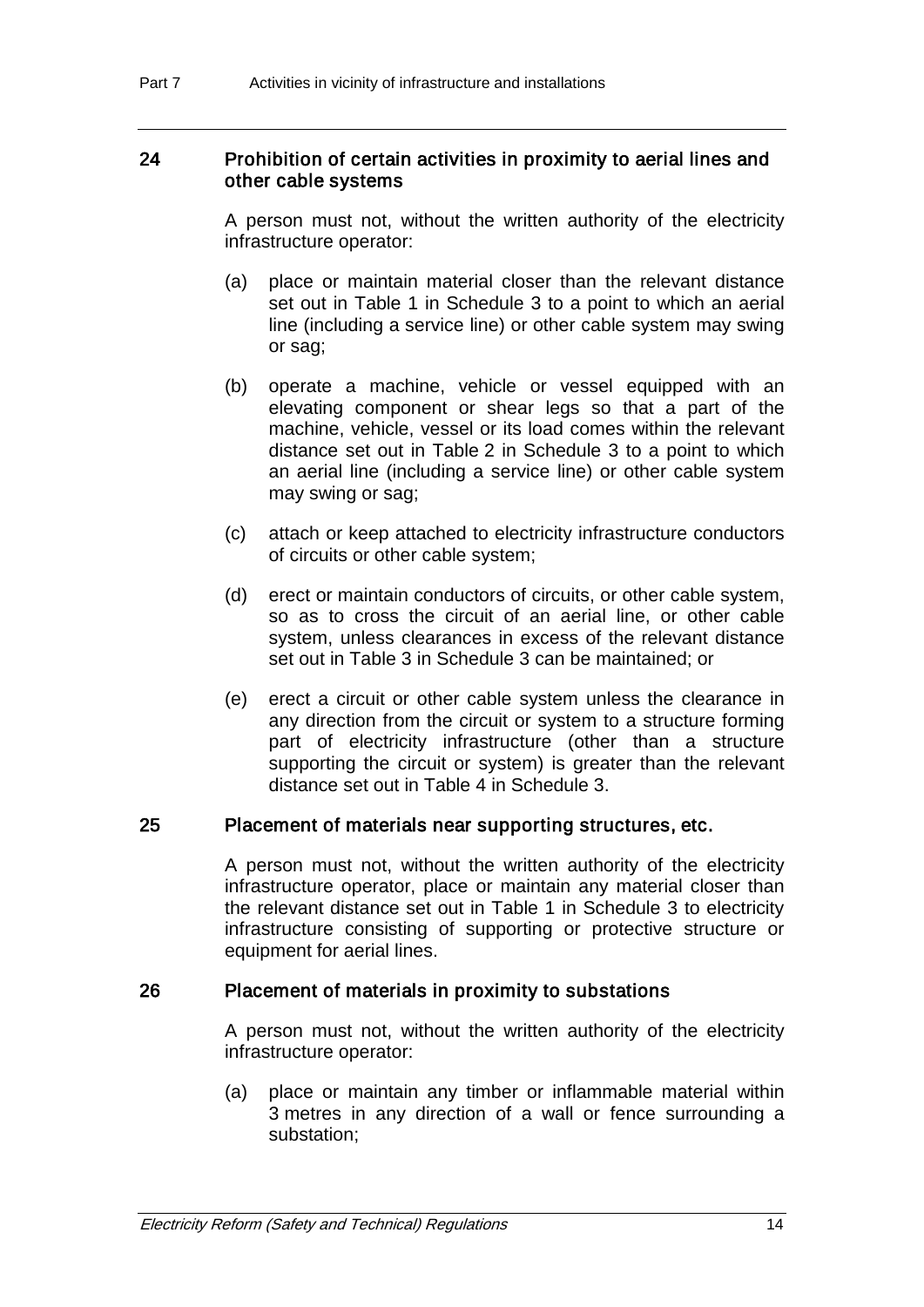- (b) impede access to any door, gate or entrance of a substation or interfere in any way with the free flow of air through an opening or fitting used for ventilation in the walls of a substation;
- (c) place or maintain any material adjacent to a wall or fence of a substation; or
- (d) plant or nurture vegetation near or adjacent to a wall or fence of a substation, so as to enable unauthorised access to the substation.

Maximum penalty: 25 penalty units.

# 27 Prohibition of burning in proximity to infrastructure

A person must not, without the written authority of the electricity infrastructure operator, burn any material in proximity to electricity infrastructure so that there is a risk of damage to the infrastructure or outages or flashovers.

# Part 8 Transport

## 28 Transportation

- (1) A person who drives a vehicle carrying a load or equipment on the vehicle or on a trailer attached to the vehicle that exceeds the height limit established under the *Motor Vehicles Act* must ensure that:
	- (a) the distance between the load being transported and an aerial line along the route taken is greater than the relevant distance set out in Table 5 in Schedule 3; and
	- (b) arrangements approved by the operator of the electricity infrastructure of which the aerial line is part have been made before, and are observed during, transportation.

Maximum penalty: 25 penalty units.

- (2) The person must give written notice of the proposal to transport the load to the electricity infrastructure operator at least 3 clear business days before the commencement of the transportation with the notice clearly stating:
	- (a) the nature of the vehicle and the load;
	- (b) the height and width of the load;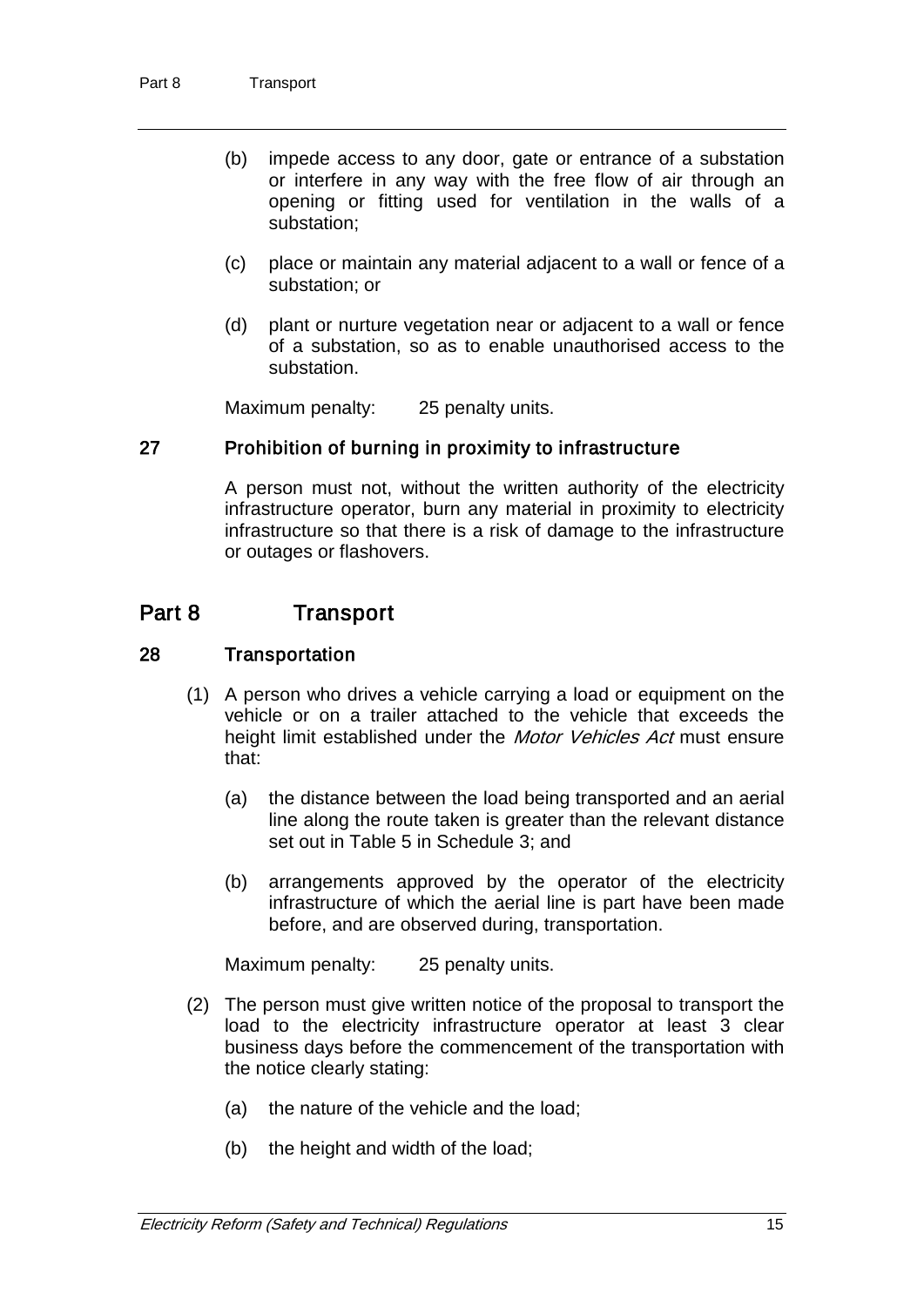- (c) the date and the time of the proposed transportation;
- (d) the starting point and finishing point of the transportation;
- (e) the proposed route;
- (f) the name and contact address of the person;
- (g) that the person agrees to pay the reasonable costs that are incurred by the operator in considering the proposal, approving the transportation arrangements or facilitating the transportation; and
- (h) any other particulars that the operator may in the circumstances require.

Maximum penalty: 25 penalty units.

- (3) The electricity infrastructure operator may charge in advance the reasonable costs referred to in subregulation (2)(g).
- (4) An amount equivalent to the reasonable cost charged under subregulation  $(2)(q)$  is a debt due and payable to the electricity infrastructure operator charging it.

#### 29 Interference and obstruction

(1) A person must not obstruct a road under the control of an electricity infrastructure operator or otherwise do anything to prevent or impede access to the electricity infrastructure.

Maximum penalty: 25 penalty units.

(2) A person must not interfere with or damage the surface of a road made by an electricity infrastructure operator that is used for the purposes of works.

Maximum penalty: 25 penalty units.

(3) An electricity infrastructure operator may, without notice to the owner, remove anything that causes or may cause a danger to people or property using or on the road.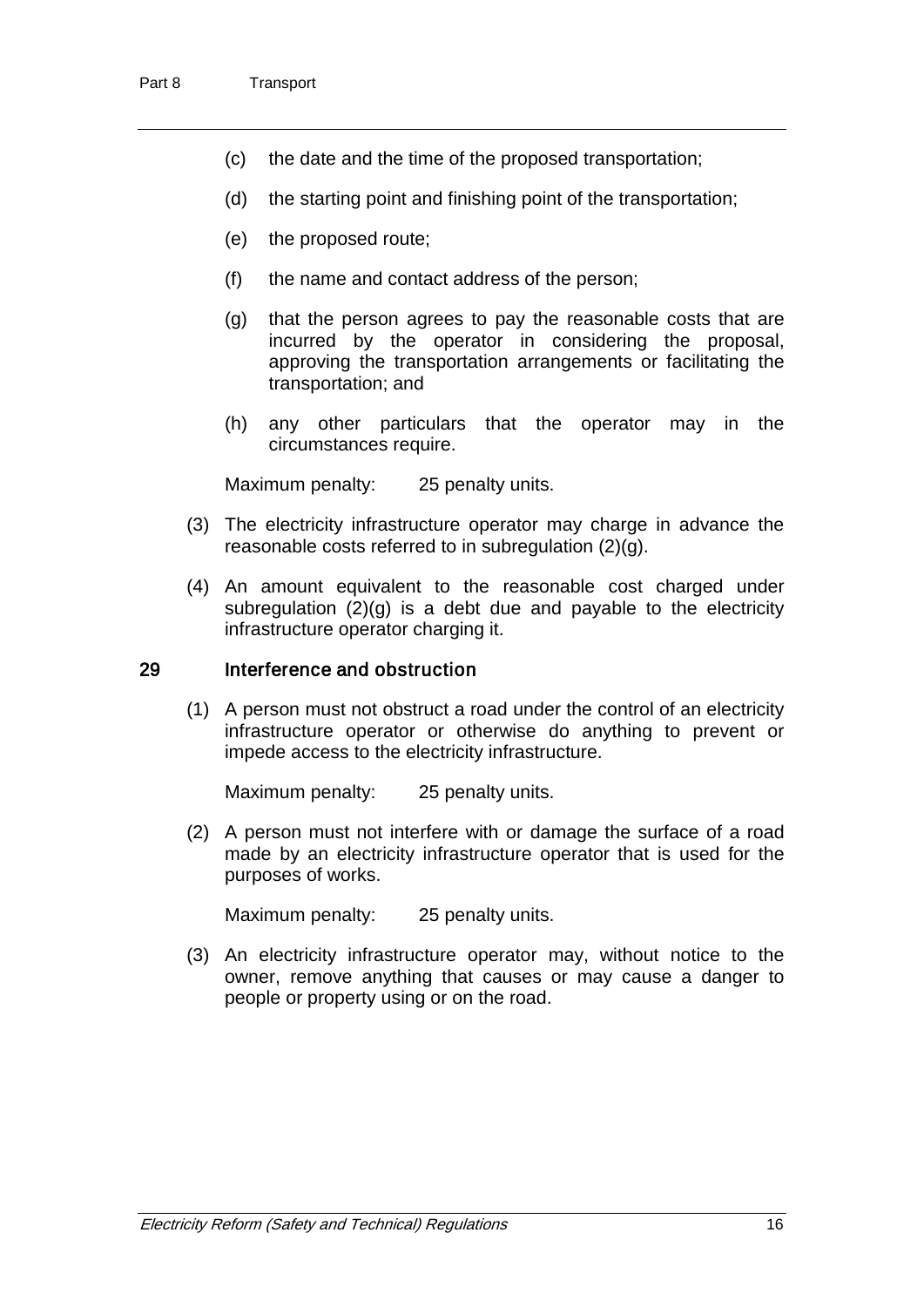# Part 9 Infringement notice scheme

# 30 Definitions

In this Part, unless the contrary intention appears:

infringement notice means an infringement notice issued in pursuance of these Regulations.

offence means an offence against a provision of the Act or the Regulations that is specified in column 1 of Schedule 4.

offender means a person who an authorised officer reasonably believes has committed an offence.

#### 31 Issuing of infringement notices

If an authorised officer has reason to believe that an offence has been committed, he or she may serve an infringement notice on the offender.

#### 32 Particulars to be shown on infringement notice

An infringement notice is to have clearly shown on it:

- (a) the name of the offender, if known;
- (b) the date, time and place of the offence;
- (c) the nature of the offence and the penalty payable in accordance with regulation 33;
- (d) the place or places at which the penalty may be paid;
- (e) the date of the infringement notice and a statement that the penalty may be paid within 28 days after that date; and
- (f) a statement to the effect that, if the appropriate amount specified in the infringement notice as the penalty for the offence is tendered at a place referred to in the notice within the time specified in the notice, no further action will be taken.

# 33 Penalty payable

The penalty payable for the purposes of this Part for an offence against a provision of the Act or these Regulations specified in column 1 of Schedule 4 is the number of penalty units specified opposite the provision in column 2.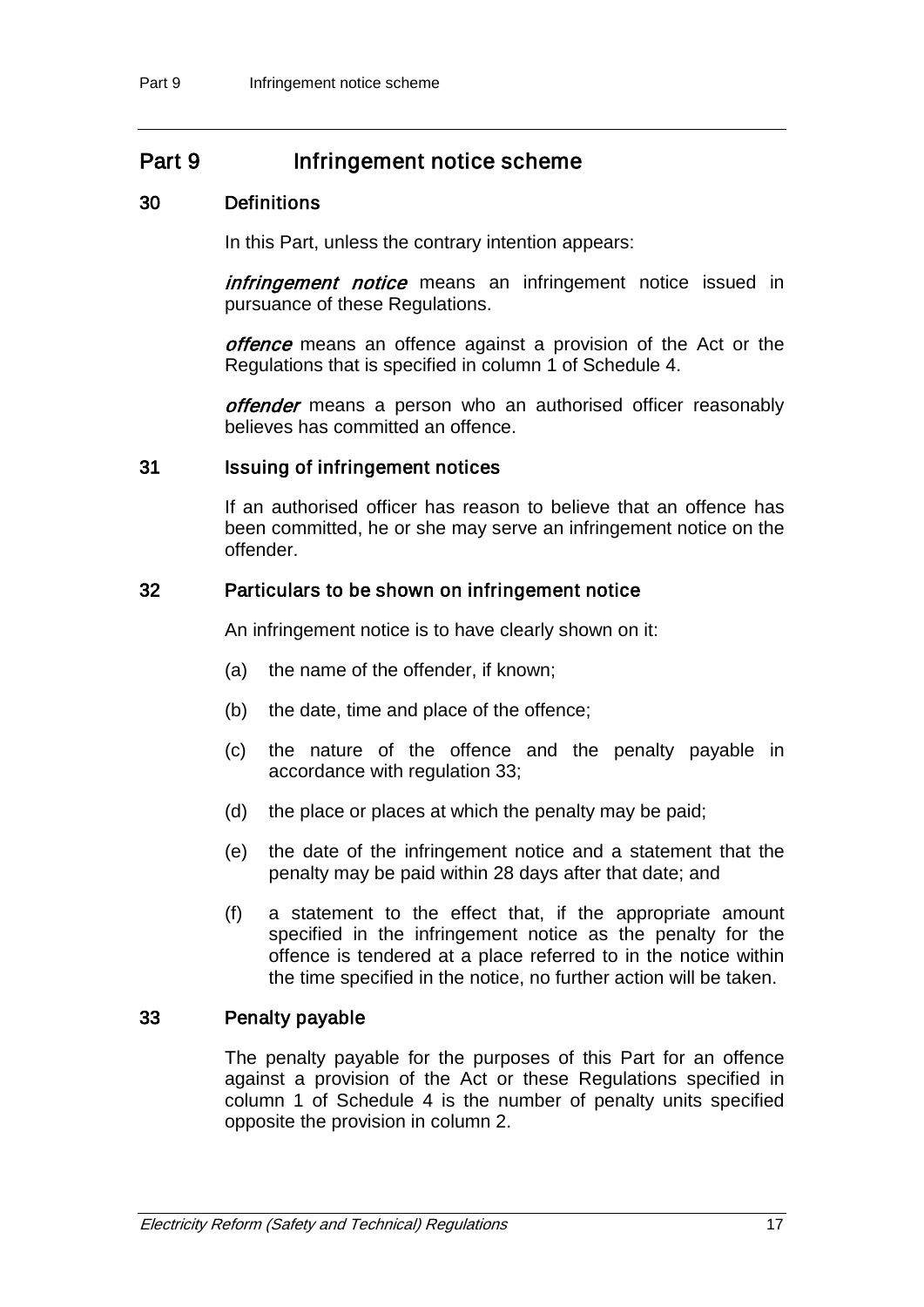# 34 Payment before expiry date of infringement notice

- (1) If the total amount of the penalty specified in an infringement notice is paid in accordance with the notice, the offender is to be taken to have expiated the offence by paying the penalty and no further proceedings are to be taken in respect of the offence.
- (2) If the amount of a penalty specified in an infringement notice is paid by cheque, the amount is not to be taken to have been paid unless the cheque is cleared on presentation.

# 35 General

Nothing in these Regulations:

- (a) prevents more than one infringement notice being served in relation to the same offence but it is sufficient for the application of regulation 34 to a person on whom more than one notice has been served for the person to pay the amount of the penalty in accordance with any one of the notices;
- (b) prejudices or affects (except as provided by regulation 34) proceedings being instituted or prosecuted, or limits the penalty that may be imposed by a court, in relation to an offence; or
- (c) is to be construed as requiring an infringement notice to be served or as affecting the liability of a person to be prosecuted in a court in relation to an offence in respect of which an infringement notice has not been served.

# Part 10 Miscellaneous

### 36 Cathodic protection systems

- (1) The owner or operator of a cathodic protection system must ensure that it does not adversely affect the integrity or safety of any electrical installation or supply system through corrosion.
- (2) The person who owns or operates a cathodic protection system that has an anode immersed in water or a marine environment must, within 90 days before starting to operate the system, perform tests to ensure that the potential difference between any 2 accessible points spaced one metre apart in the water or marine environment is not more than 3V when the system is energised.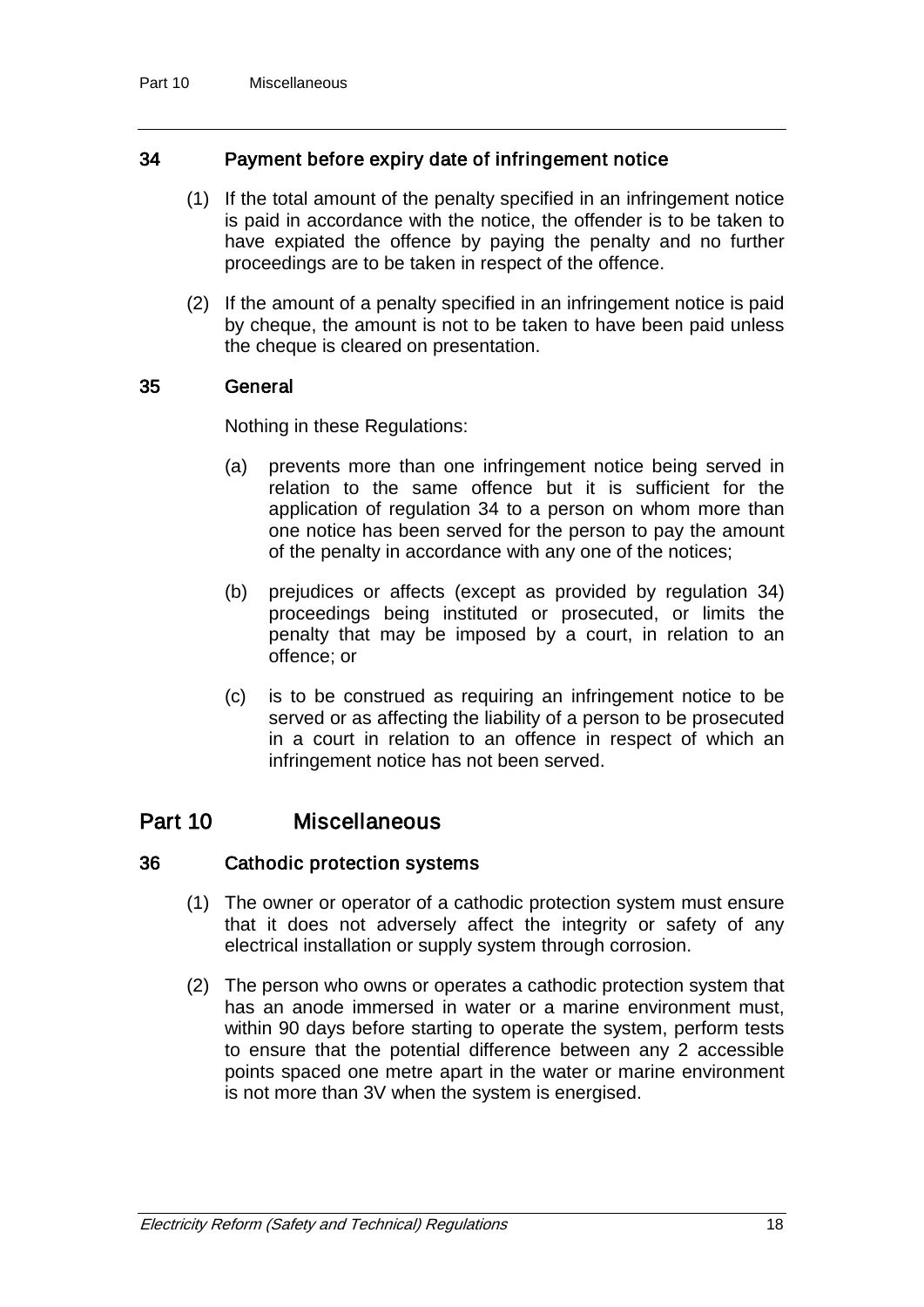- (3) This regulation does not apply to a cathodic protection system:
	- (a) installed on any floating mobile structure, fishing equipment, fixed off shore structure (not connected with land above sea level) or internal surface of any apparatus, equipment or structure; or
	- (b) using only galvanic anodes.

# 37 Reporting of accidents

- (1) For the purposes of section 71 of the Act, if an accident happens that involves electric shock caused by the operation or condition of an electrical installation, a report must be made to the electricity safety regulator of the details of the accident:
	- (a) in the case of a death resulting from the accident  $$ immediately by telephone;
	- (b) in the case of a person requiring medical assistance resulting from the accident – within one day of the accident; or
	- (c) in any other case within 10 days of the accident.
- (2) A person who is required to report an accident in accordance with section 71 of the Act must provide the electricity safety regulator with the further details of the accident that the electricity safety regulator reasonably requires.

### 38 Fees for re-inspection, etc.

- (1) A person to whom a direction has been given under section 70, 78 or 80 of the Act is liable to pay a fee of an amount equal to the reasonable costs of any re-inspection or re-attendance by an authorised officer for the purpose of ensuring compliance with the direction or approving reconnection of the electricity supply.
- (2) A fee payable under subregulation (1) is a debt due and payable to the electricity safety regulator by the person to whom the direction to which the fee relates is made.

## 39 Form for warrants

A warrant under section 94 or 95 of the Act is to be in the appropriate form set out in Schedule 5.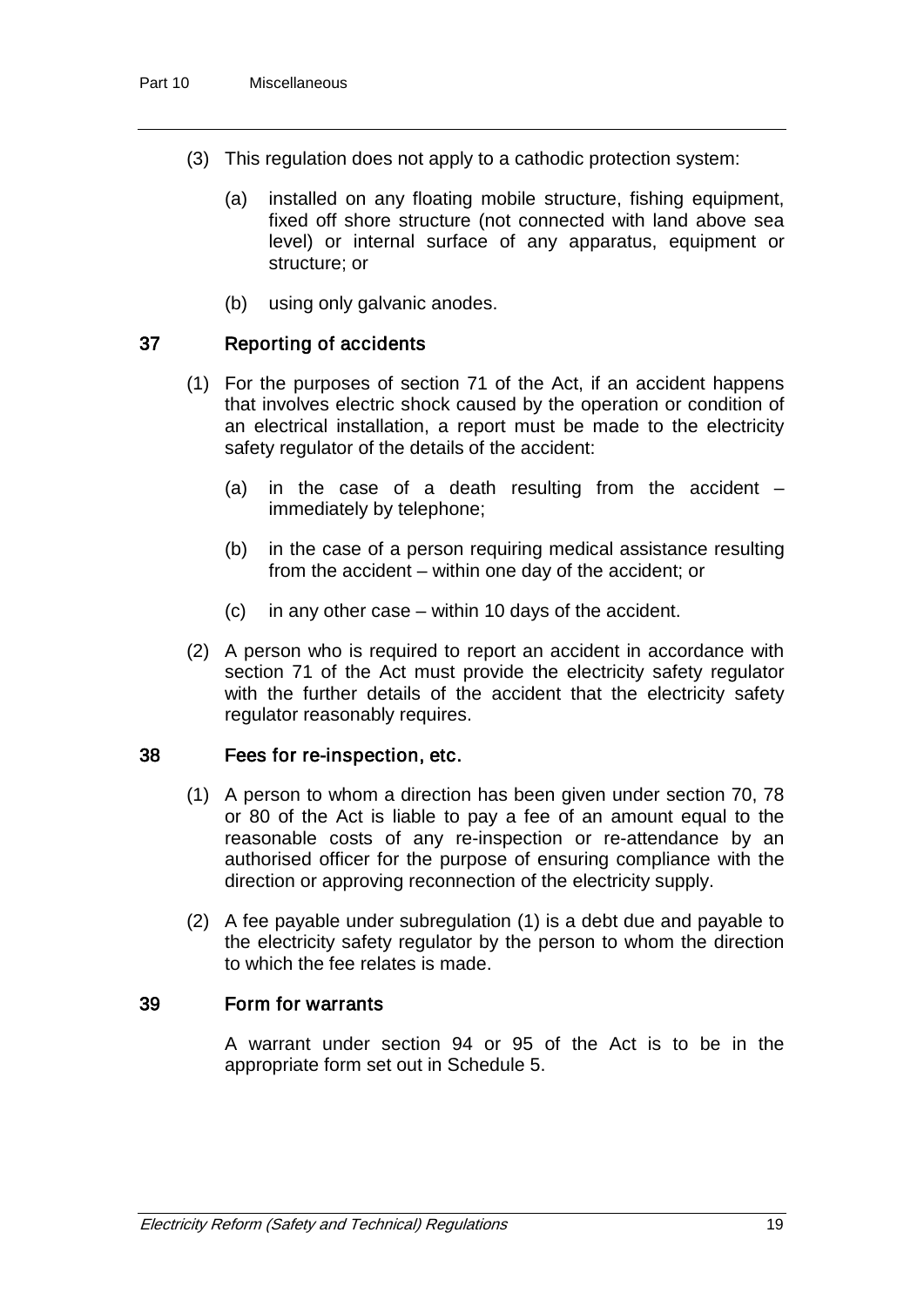# 40 Offences

A person must not contravene or fail to comply with a provision of these Regulations for which a specific penalty is not provided.

Maximum penalty: 50 penalty units.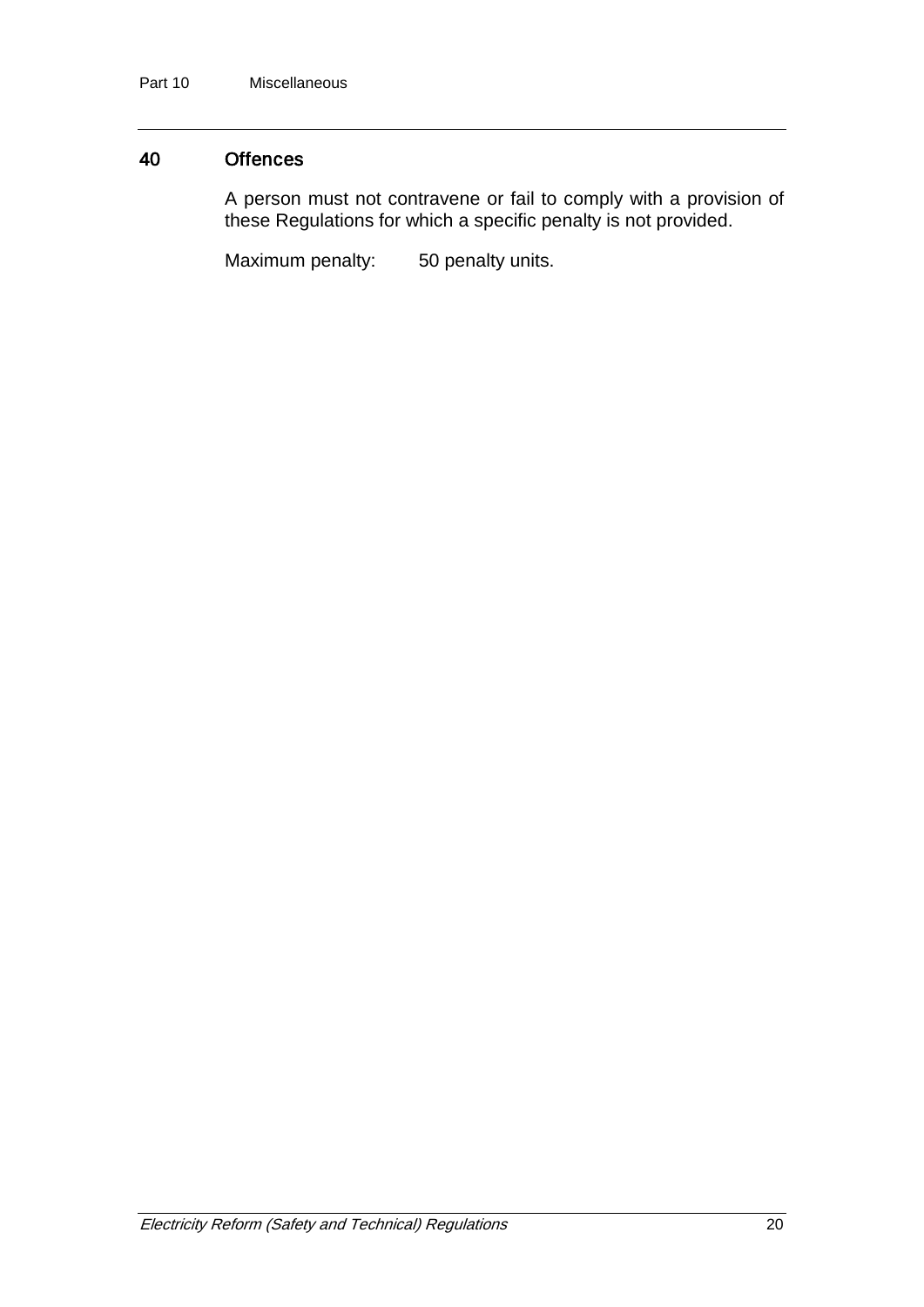# Schedule 1 Approach limits

# regulation 12

| Voltage of conductor or<br>equipment | Approach<br>limit a  | APPROACH<br>LIMIT <sub>B</sub> |      | <b>APPROACH LIMIT C</b> |
|--------------------------------------|----------------------|--------------------------------|------|-------------------------|
|                                      |                      |                                |      | (iii)                   |
|                                      | (DISTANCE IN METRES) |                                |      |                         |
| Not more than 1000V                  |                      | 0.3                            | 3.0  | 1.0                     |
| More than 1000V but less than        | 0.3                  | 0.6                            | l3.0 | 2.0                     |
| 6.6kV                                |                      |                                |      |                         |
| 6.6kV but not more than 33kV         | 0.6                  | 1.2                            | 3.0  | 3.0                     |
| 66kV                                 | 1.0                  | 2.0                            | 4.0  | 4.0                     |
| 132kV                                | 1.8                  | 3.6                            | 5.0  | 5.0                     |
| 275kV                                | 2.5                  | 5.0                            | 6.0  | 6.0                     |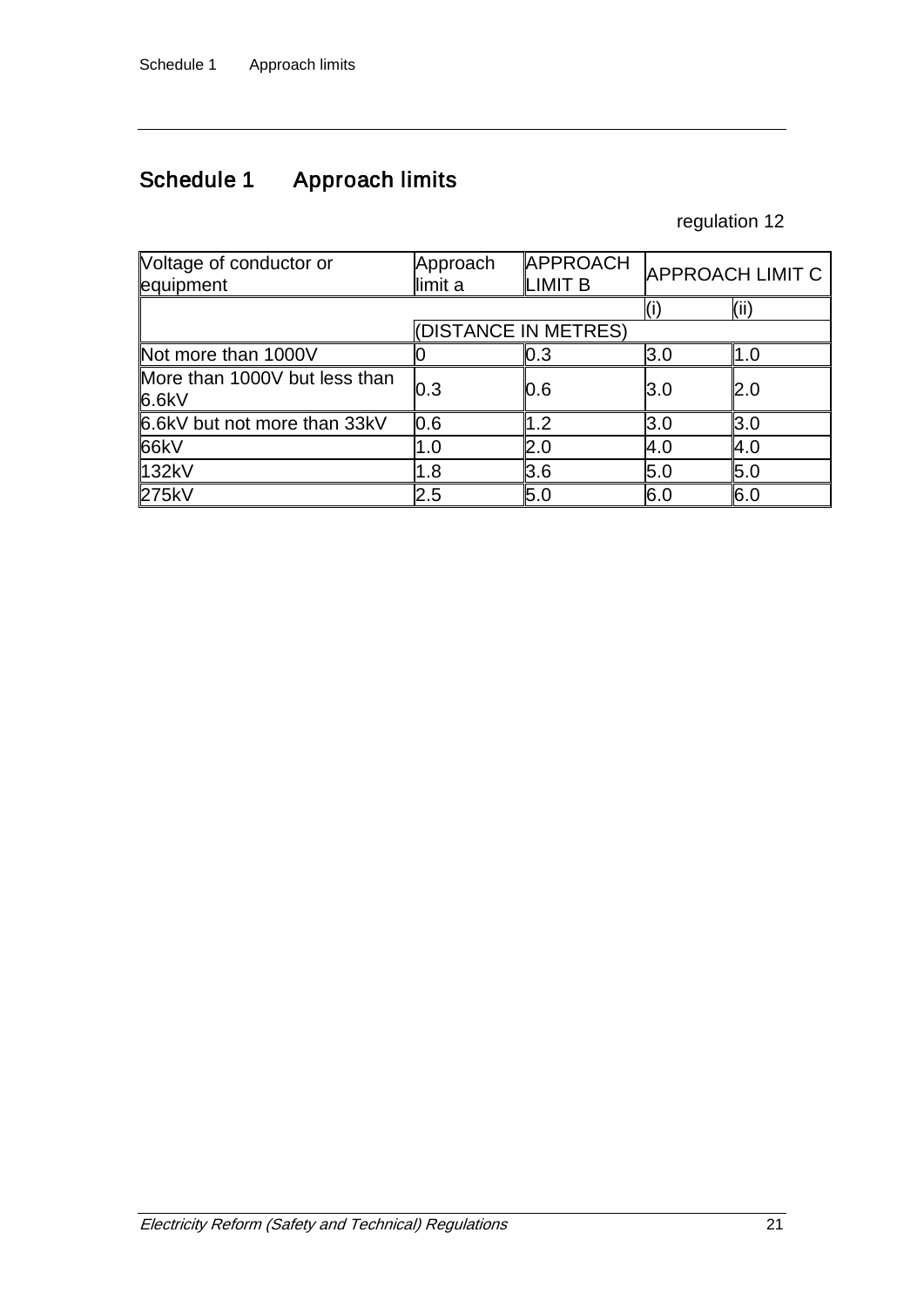# Schedule 2 Erection of buildings in proximity to aerial lines

regulation 18

| <b>Direction</b>                                                                                                                                                                                         | Distance measured from nearest conductor (in metres) |         |        |                           |                              |                              | Distance measured from centre of pole (in metres) |                     |       |                    |                    |                    |
|----------------------------------------------------------------------------------------------------------------------------------------------------------------------------------------------------------|------------------------------------------------------|---------|--------|---------------------------|------------------------------|------------------------------|---------------------------------------------------|---------------------|-------|--------------------|--------------------|--------------------|
|                                                                                                                                                                                                          | $U \leq 1000V$                                       |         |        | U>1000V                   |                              | U>1000V<br>U <sub>33kV</sub> | U > 33kV<br>U<66kV                                | U > 66kV<br>U<132kV |       | U>132kV<br>U<275kV | U>275kV<br>U<330kV | U>330kV<br>U<500kV |
|                                                                                                                                                                                                          | Insulated                                            | Bare    |        |                           | Insulated                    | Bare or<br>covered           | Bare                                              |                     | Bare  | Bare               | Bare               | Bare               |
|                                                                                                                                                                                                          |                                                      | Neutral | Active | With<br>earthed<br>screen | Without<br>earthed<br>screen |                              |                                                   | Single pole         | other |                    |                    |                    |
| Vertically above those<br>parts of a building or<br>structure normally<br>accessible to persons (A)                                                                                                      | 2.7                                                  | 2.7     | 3.7    | 2.7                       | 3.7                          | 4.5                          | N/A                                               | N/A                 | N/A   | N/A                | N/A                | N/A                |
| Vertically above those<br>parts of a building or<br>structure not normally<br>accessible to persons but<br>on which a person can<br>stand (B)                                                            | 0.1                                                  | 2.7     | 2.7    | 0.1                       | 2.7                          | 4.7                          | N/A                                               | N/A                 | N/A   | N/A                | N/A                | N/A                |
| In any other direction<br>from those parts of a<br>building or structure<br>normally accessible to<br>persons or that is not<br>normally accessible to<br>persons but on which a<br>person can stand (C) | 0.1                                                  | 0.9     | 1.5    | 0.1                       | 1.5                          | 3.1                          | 13.0                                              | 15.0                | 20.0  | 25.0               | 30.0               | 38.0               |

# TABLE 1: Clearances between aerial lines and buildings or structures

Electricity Reform (Safety and Technical) Regulations 22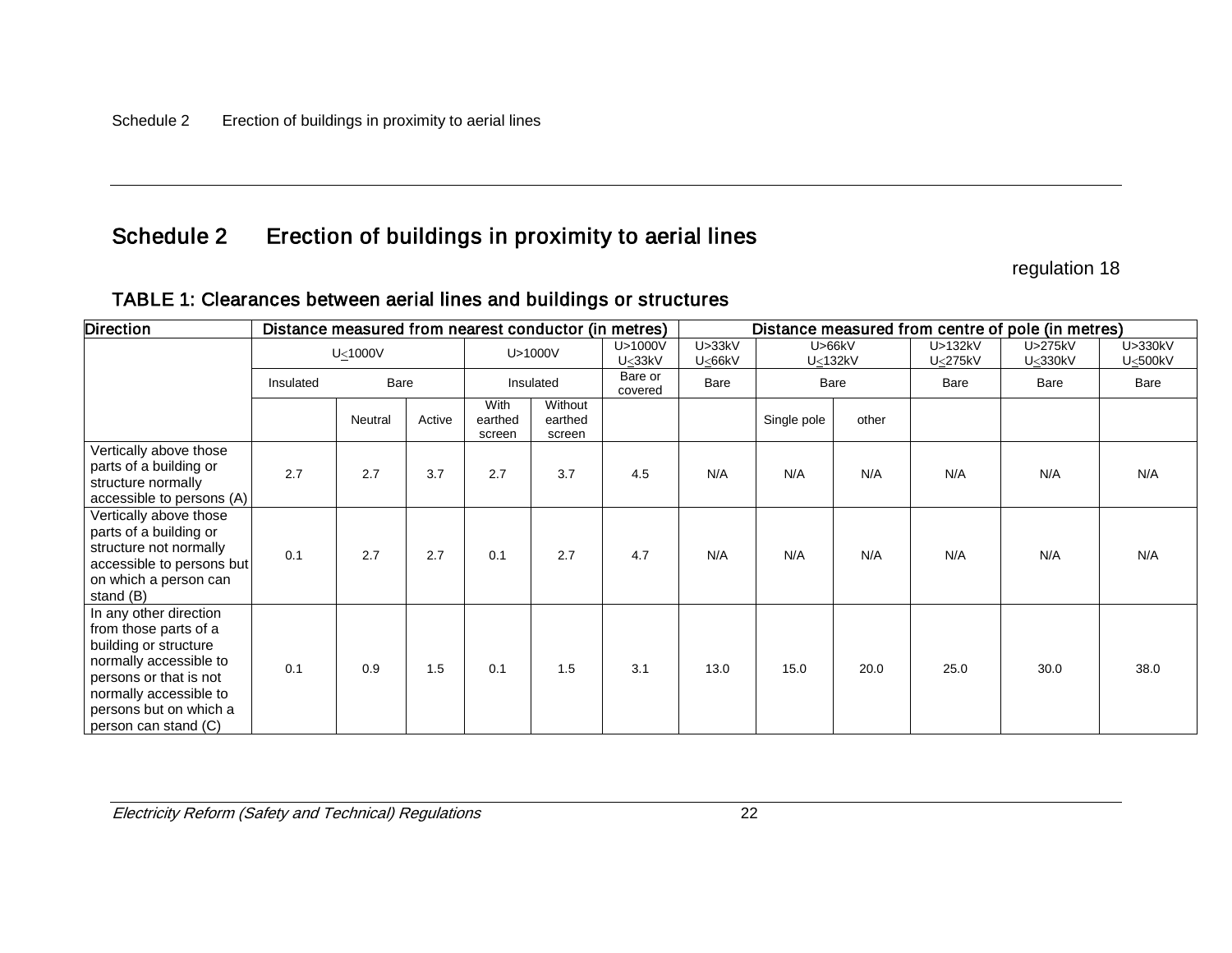### Schedule 2 Erection of buildings in proximity to aerial lines

| In any direction from     |        |                       |        |                  |     |                  |      |      |      |      |      |
|---------------------------|--------|-----------------------|--------|------------------|-----|------------------|------|------|------|------|------|
| those parts of a building | $0.1*$ | $0.3*$                |        |                  |     | 13.0             | 15.0 |      |      |      |      |
| or structure not normally |        |                       | $0.6*$ | 0.6              | 2.5 |                  |      | 20.0 | 25.0 | 30.0 | 38.0 |
| accessible to persons (D) |        |                       |        |                  |     |                  |      |      |      |      |      |
| In any direction from     |        | Refer to Table 2 or 3 |        |                  |     | Refer to Table 2 |      |      |      |      |      |
| ground (G)                |        |                       |        | Refer to Table 2 |     |                  |      |      |      |      |      |

\*This clearance can be further reduced to allow for termination at the point of attachment.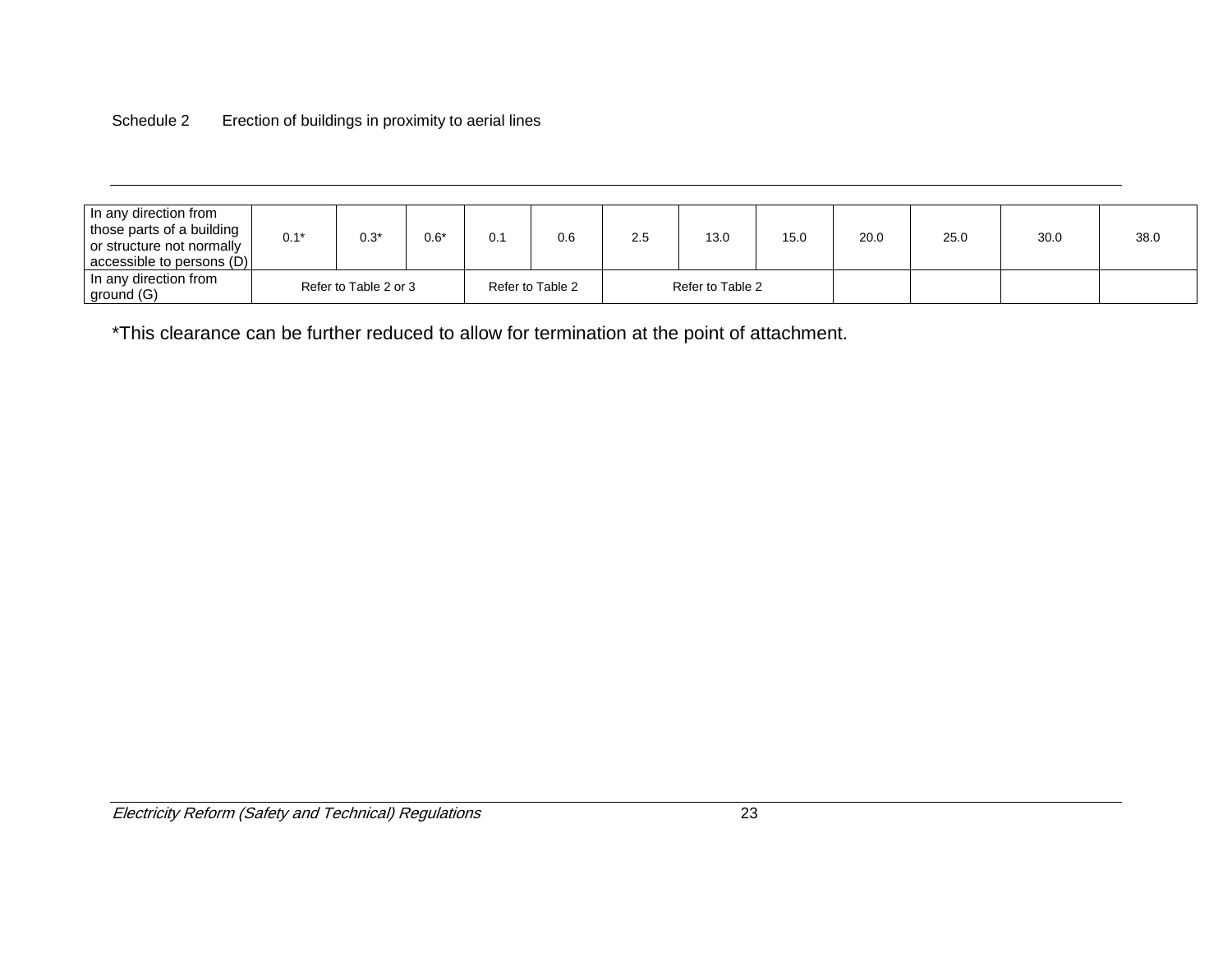# FIGURE 1

1. Figure 1 illustrates the application of Table 1 to a particular structure. The letters A to D refer to distances A to D as set out in Table 1. The letter G refers to distance to ground of insulated cables.

2. The clearances specified in A and B of Table 1 must be maintained above a horizontal line extending outward for the distance specified in C from the outer extremities of those parts of any building or structure on which a person can stand.





The above illustration applies if the height of the railing (or similar) PLUS distance B is greater then distance A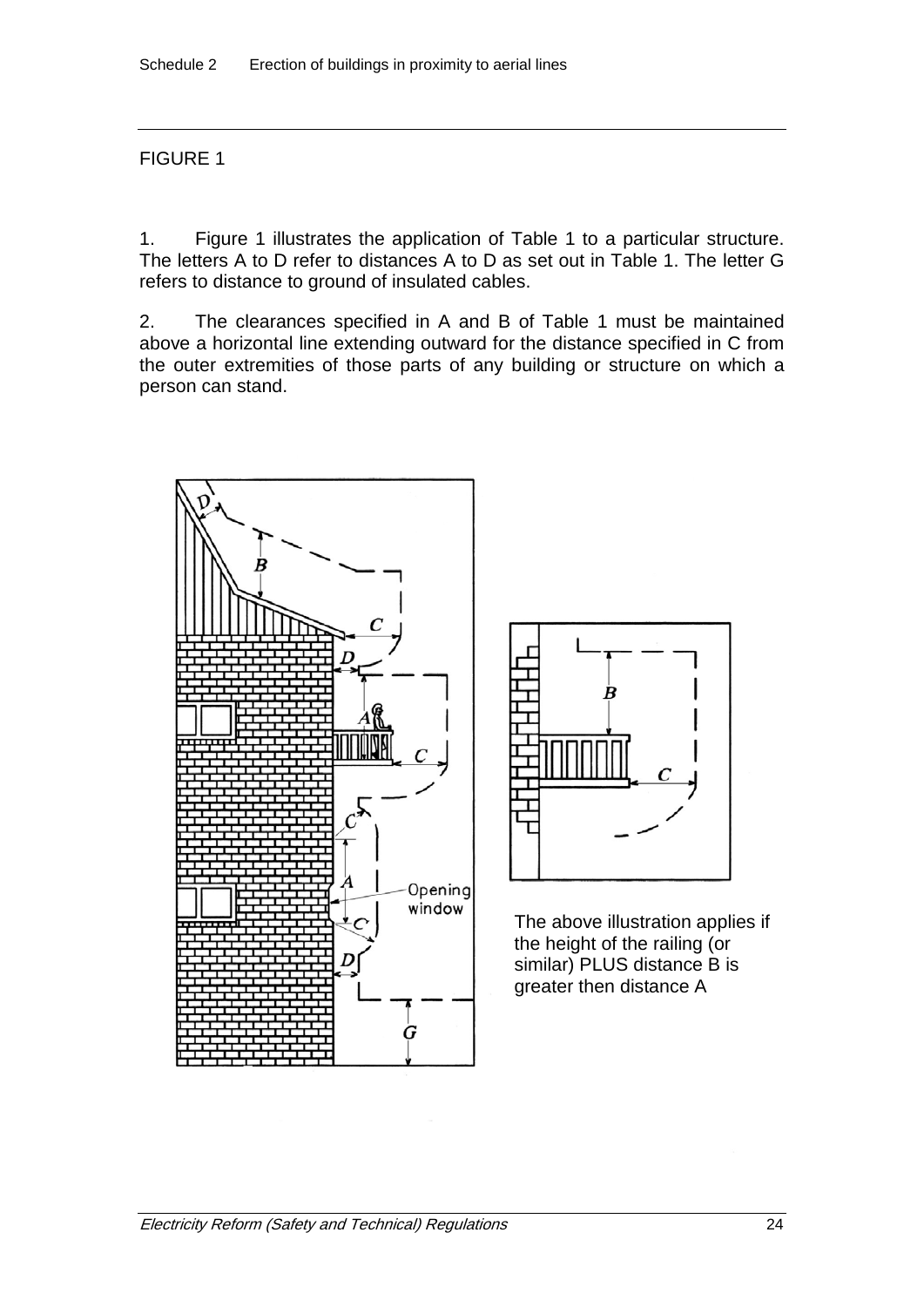# TABLE 2: Clearance from ground, lines other than insulated service lines

| Nominal System Voltage (U)                                                                                                        | Distance to ground in any other direction<br>(in metres) |                                                                                |                                 |  |  |  |
|-----------------------------------------------------------------------------------------------------------------------------------|----------------------------------------------------------|--------------------------------------------------------------------------------|---------------------------------|--|--|--|
|                                                                                                                                   | Over the<br>roads                                        | Over land other<br>carriageway of than carriageway tranversable by<br>of roads | Over land not<br>vehicles       |  |  |  |
| Bare or insulated conductor or any<br>other cable<br>$U < 1$ kV OR<br>Insulated conductor with earthed<br>screen<br>U > 1kV       | 5.5                                                      | 5.5                                                                            | 4.5                             |  |  |  |
| Insulated conductor without<br>earthed screen<br>U > 1kV                                                                          | 6.0                                                      | 5.5                                                                            | 4.5                             |  |  |  |
| Bare or covered conductor<br>$1$ kV < U < 33kV<br>33kV < U < 132kV<br>132kV < U < 275kV<br>275kV < U < 330kV<br>330kV > U < 500kV | 6.7<br>6.7<br>7.5<br>8.0<br>9.0                          | 5.5<br>6.7<br>7.5<br>8.0<br>9.0                                                | 4.5<br>5.5<br>6.0<br>6.7<br>7.5 |  |  |  |

# TABLE 3: Clearance distances for aerial service lines and other cable systems

| <b>Location of Line</b>                                          | <b>Clearance Distance</b><br>(in metres) |
|------------------------------------------------------------------|------------------------------------------|
| Over the centre of a road                                        | 5.5                                      |
| Over any other part of a road                                    | 4.6                                      |
| Over a footway or land which is likely to be used by<br>vehicles | 3.0                                      |
| <b>Elsewhere</b>                                                 | 27                                       |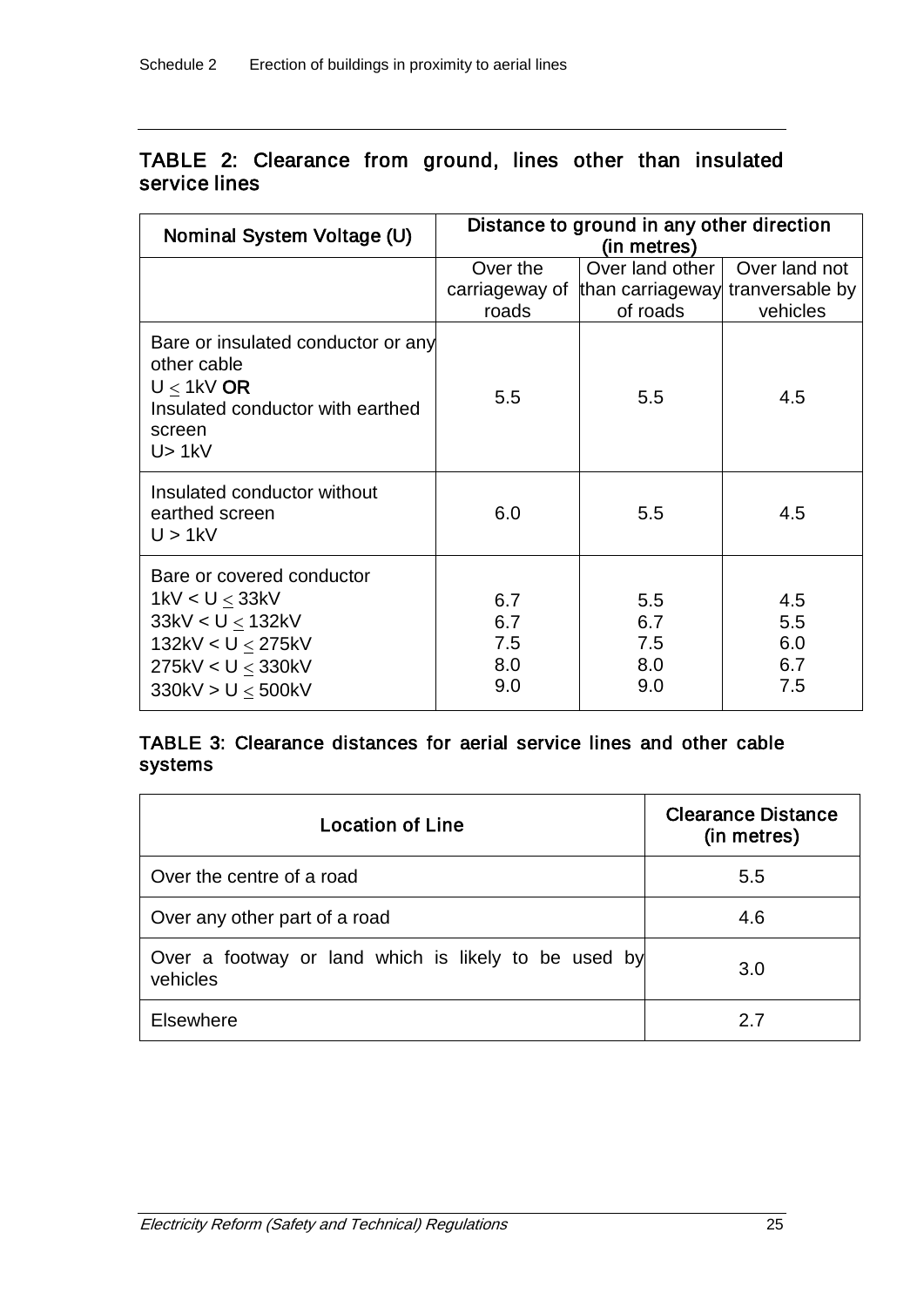# Schedule 3 Clearance from aerial lines

regulations 24, 25 and 28

| <b>Direction of Distance</b>                                                           | Type and Voltage of Aerial Line (clearance distance in metres) |               |                |                |                |                |
|----------------------------------------------------------------------------------------|----------------------------------------------------------------|---------------|----------------|----------------|----------------|----------------|
|                                                                                        | Other cable systems & service lines                            | U > 1kV       | U > 33kV       | U > 132kV      | U > 275kV      | U > 330kV      |
|                                                                                        | $U_{\leq}$ 1kV                                                 | $U \leq 33kV$ | $U \leq 132kV$ | $U \leq 275kV$ | $U \leq 330kV$ | $U \leq 500kV$ |
| Distance between any material (other than<br>inflammable materials) and aerial lines - |                                                                |               |                |                |                |                |
| (a) horizontal distance                                                                | 1.5                                                            | 2.1           | 3.0            | 4.6            | 5.5            | 6.4            |
| (b) vertical distance                                                                  | 3.7                                                            | 4.6           | 4.6            | 6.8            | 8.0            | 9.8            |
| Distance between inflammable materials<br>and aerial lines -                           |                                                                |               |                |                |                |                |
| (a) horizontal distances                                                               | 3.0                                                            | 3.0           | 3.0            | 4.6            | 5.5            | 6.4            |
| (b) vertical distances                                                                 | 3.7                                                            | 4.6           | 6.8            | 6.8            | 8.0            | 9.8            |
| Distance between any material and<br>supporting structure -                            |                                                                |               |                |                |                |                |
| (a) horizontal distances                                                               | 5.0                                                            | 10.0          | 15.0           | 15.0           | 15.0           | 15.0           |
| (b) vertical distances                                                                 | N/A                                                            | N/A           | N/A            | N/A            | N/A            | N/A            |

#### TABLE 2: Clearance distance between operation of machine, vehicle or vessel with elevating component or shear legs and aerial lines

| Type and voltage or aerial<br>line                | $<$ 1kV<br>ABC       | $<$ 1kV<br>Bare and covered conductor | U > 1kV<br>33kV | U > 33kV<br>U .<br>: 132kV | U > 132kV<br>$<$ 275kV | U > 275kV<br>330kV | U > 275kV<br>U < 500kV |
|---------------------------------------------------|----------------------|---------------------------------------|-----------------|----------------------------|------------------------|--------------------|------------------------|
| Clearance distance in all<br>directions in metres | $\cap$ $\sim$<br>∪.∪ | $\cdot \cdot$                         | ں ،             | 3.0                        | 4.U                    | 6.0                | 8.0                    |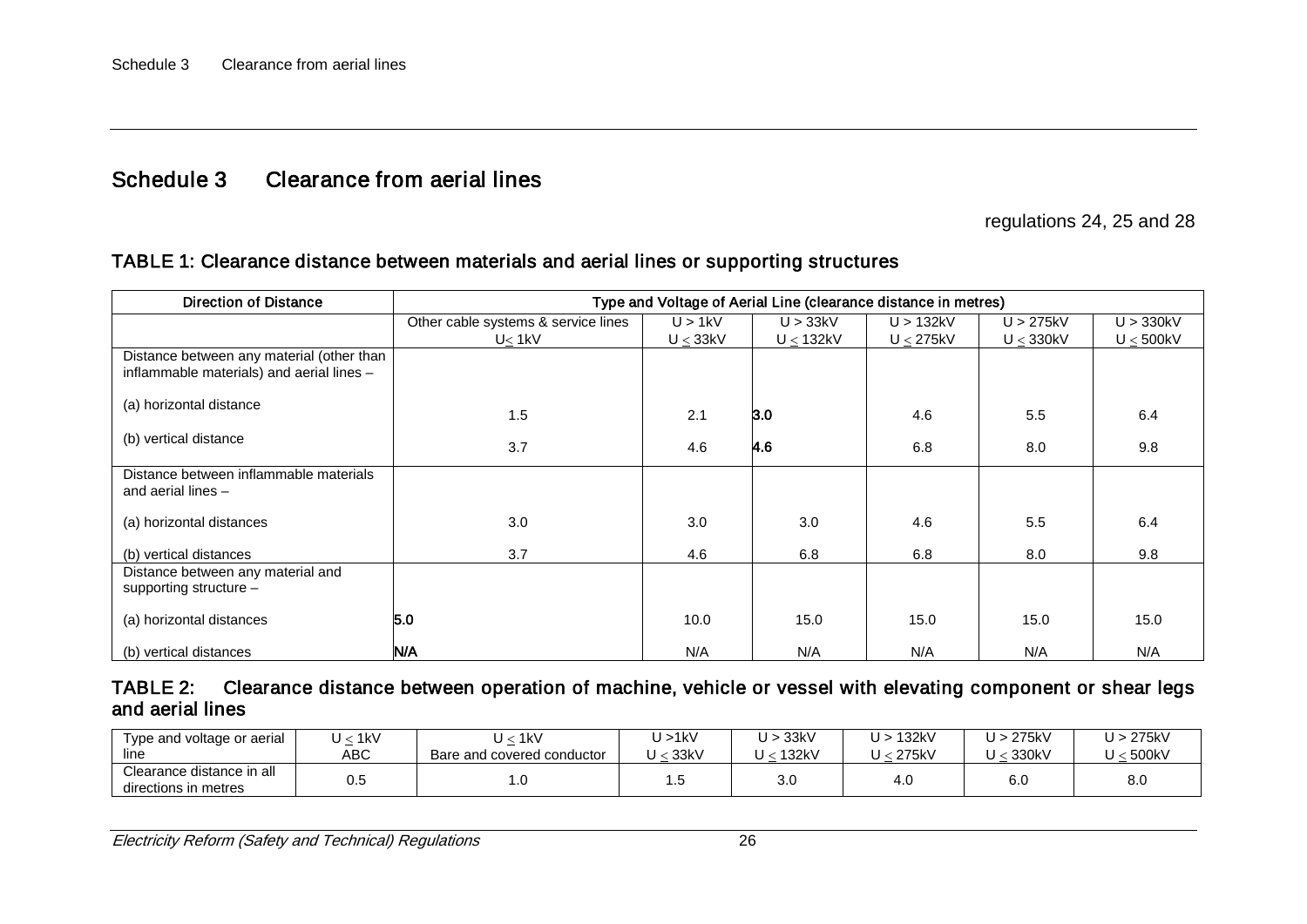| <b>Type or Circuit and Voltage</b>               |                                                   | Clearance distance (in metres) |                           |                |  |
|--------------------------------------------------|---------------------------------------------------|--------------------------------|---------------------------|----------------|--|
| <b>Upper Circuit</b>                             | <b>Lower Circuit</b>                              | Attached to a<br>common        | <b>Between Structures</b> |                |  |
|                                                  |                                                   | structure                      | No wind condition         | Wind condition |  |
| LV aerial line                                   | Private powerline (LV) and other<br>cable systems | 0.9                            | Not permitted             | Not permitted  |  |
| LV aerial line                                   | LV aerial line                                    | 0.38                           | 0.6                       | 0.38           |  |
| <b>Aerial lines</b><br>U > 1kV<br>$U \leq 33kV$  | Private powerline (LV) and other<br>cable systems | 1.8                            | Not permitted             | Not permitted  |  |
| <b>Aerial lines</b><br>U > 1kV                   | LV aerial line or, Aerial lines <<br>11kV         | 1.2                            | 1.2                       | 0.6            |  |
| Aerial lines<br>U > 1kV<br>U < 33kV              | LV aerial line or,<br>Aerial lines < 33kV         | 1.2                            | 1.2                       | 0.75           |  |
| <b>Aerial lines</b><br>U > 33kV<br>$U \leq 66kV$ | Private powerline (LV) and other<br>cable systems | 2.4                            | Not permitted             | Not permitted  |  |
| <b>Aerial lines</b><br>U > 33kV<br>U < 66kV      | LV aerial line or,<br>aerial lines < 66kV         | 1.8                            | 1.8                       | 1.2            |  |
| <b>Aerial lines</b><br>U > 66kV<br>U < 132kV     | Aerial lines < 33kV                               | Not permitted                  | Not permitted             | Not permitted  |  |
| Aerial lines<br>U > 132kV                        | Aerial lines > 33kV                               | Not permitted                  | Not permitted             | Not permitted  |  |

# TABLE 3: Clearance distance between erection of circuits or other cable systems and aerial lines

## Notes relating to Table 3

- 1. Any combination of circuits not shown in Table 3 are not permitted.
- 2. For the purpose of Table 3:
	- (a) no wind refers to:
		- (i) undercrossing conductors at 15°C with no wind blowing; and
		- (ii) overcrossing conductors at maximum design temperature with no wind blowing; and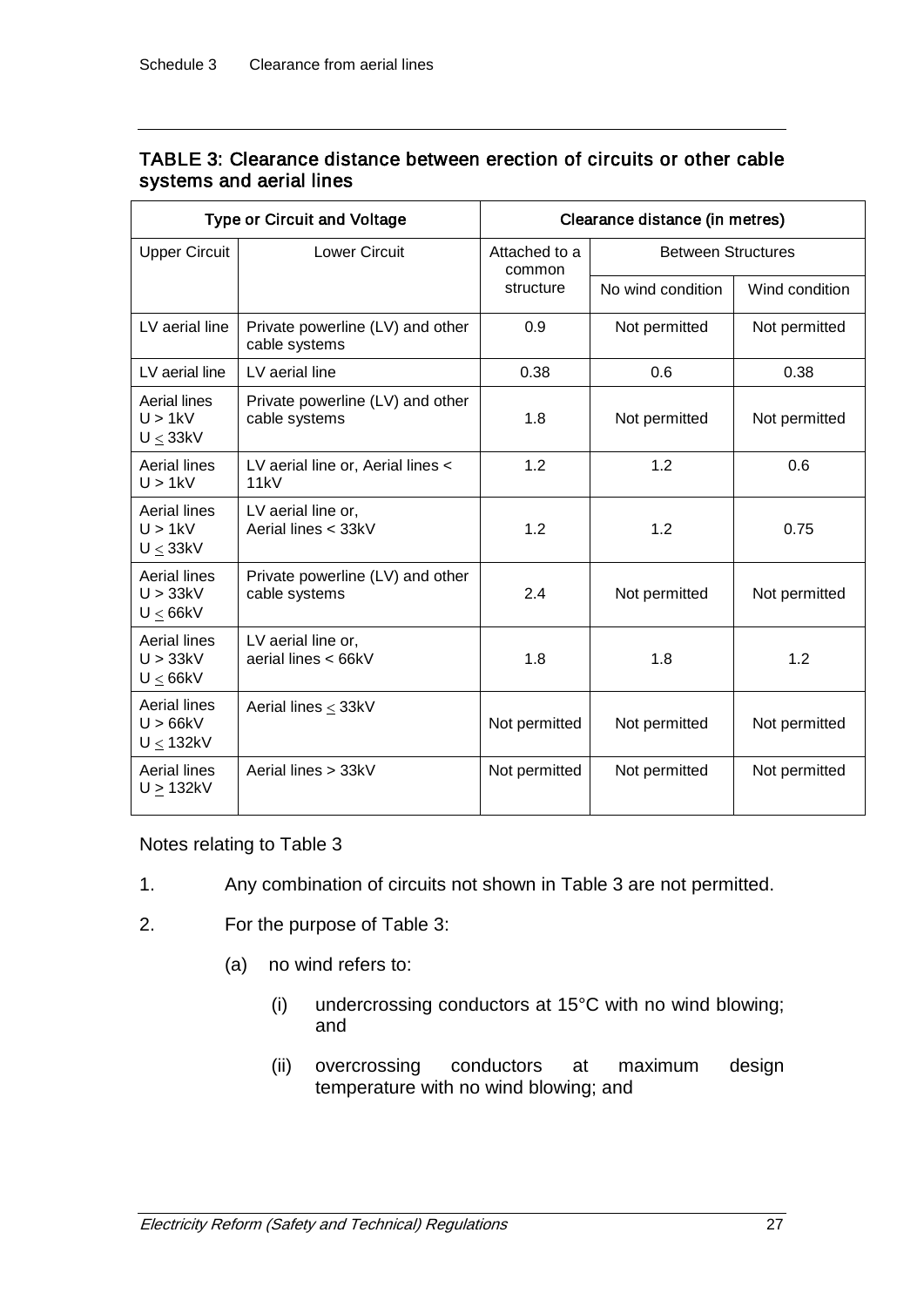- (b) wind refers to:
	- (i) undercrossing conductors at 15°C, and displaced by a 500 Pa horizontal wind at right angles to the undercrossing conductors; and
	- (ii) overcrossing conductors at maximum design temperature and not displaced by wind.

## TABLE 4: Clearance distance between circuits on different supporting structures crossings)

| Nominal System Voltage (U)                                     | <b>Clearance Distance</b><br>(in any direction in metres) |
|----------------------------------------------------------------|-----------------------------------------------------------|
| OTHER CABLE SYSTEM OR<br><b>INSULATED CONDUCTOR U &lt; 1KV</b> | 0.1                                                       |
| bare conductor $U < 1$ kV                                      | 0.6                                                       |
| Insulated conductor $1kV < U \leq 33kV$                        | 0.6                                                       |
| bare conductor $1kV < U \leq 33kV$                             | 1.2                                                       |
| 33KV < U < 66KV                                                | 1.8                                                       |
| 66kV < U < 132kV                                               | 2.4                                                       |
| 132kV < U < 275kV                                              | 2.8                                                       |
| 275kV < U < 330kV                                              | 3.8                                                       |
| 330kV < U $\leq$ 500kV                                         | 5.2                                                       |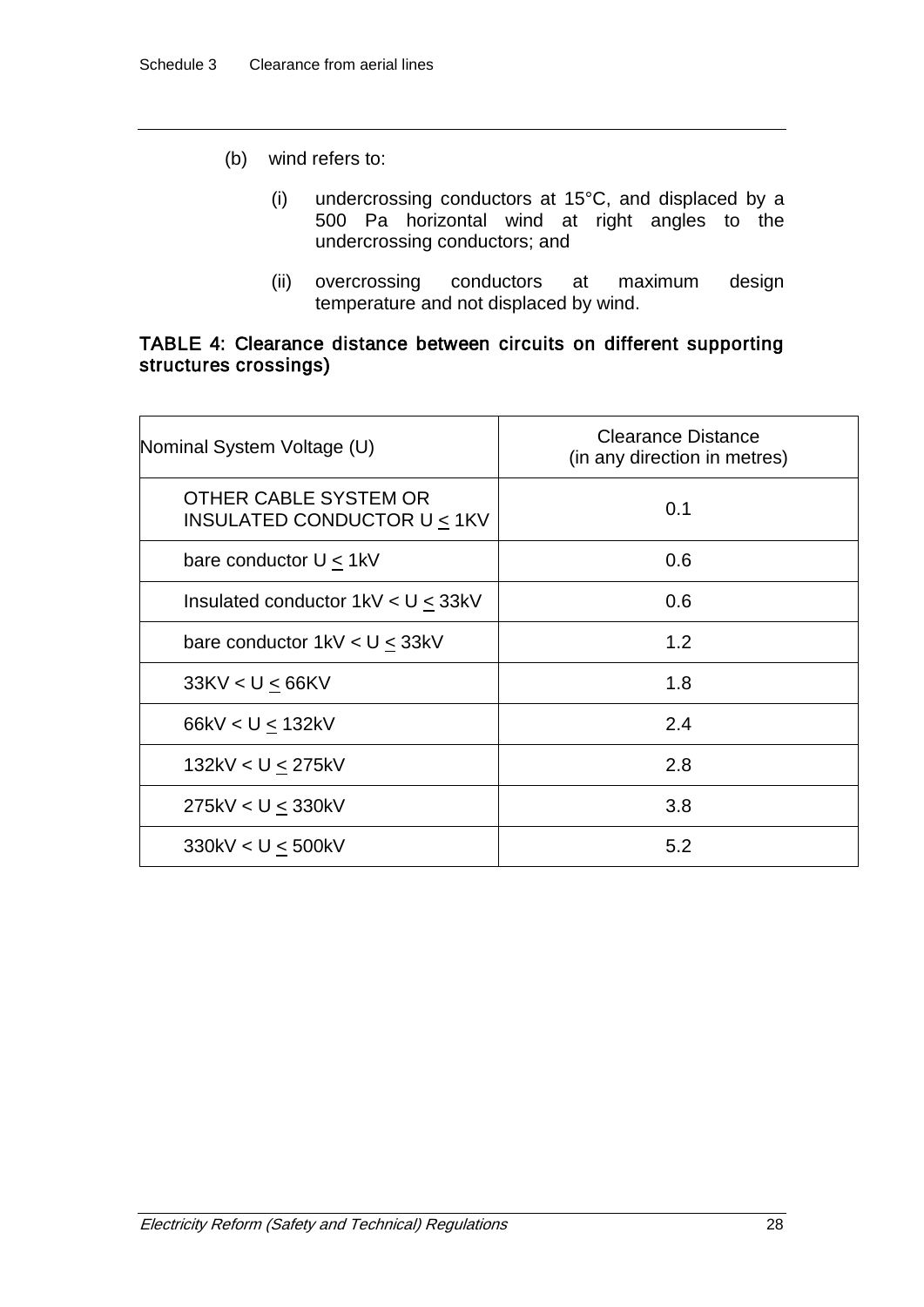# TABLE 5: Clearance distance between load being transported and aerial lines

| Nominal System Voltage (U)                           | Clearance distance (in metres) |                     |
|------------------------------------------------------|--------------------------------|---------------------|
|                                                      | <b>Vertical distance</b>       | Horizontal distance |
| Other cable system or<br>insulated conductor U < 1kV | 0.33                           | 0.33                |
| 1kV < U < 132kV                                      | 2.4                            | 1.5                 |
| 132kV < U < 275kV                                    | 3.2                            | 4.6                 |
| 275kV < U < 330kV                                    | 3.7                            | 4.6                 |
| 330kV < U < 500kV                                    | 4.7                            | 5.5                 |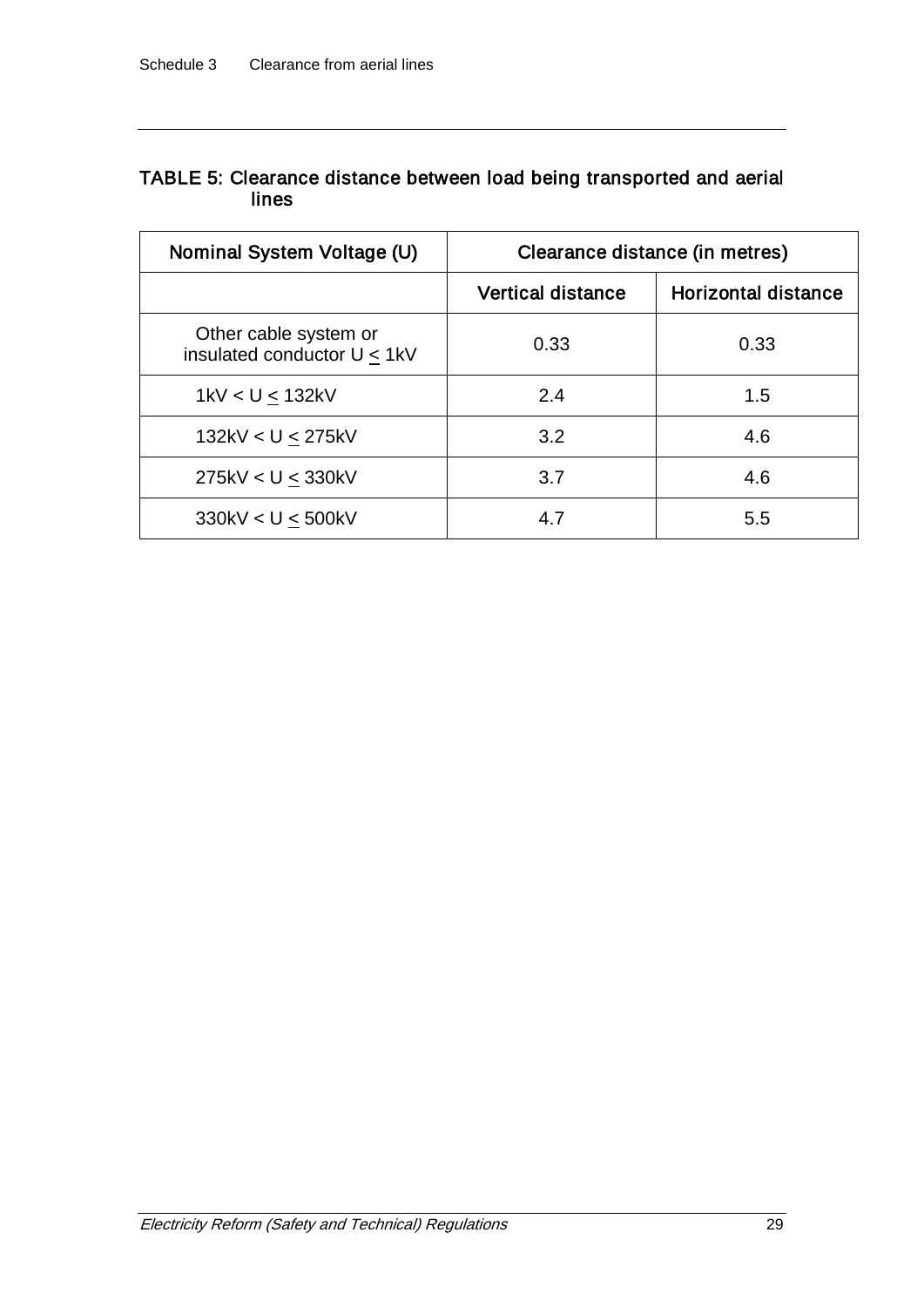# Schedule 4 Infringement notice penalties

regulations 30 and 33

| Column 1 – Provision of Act or<br>Regulations      | Column 2 – Number of penalty units |
|----------------------------------------------------|------------------------------------|
| Section 69                                         | 10 penalty units                   |
| Sections 99(1) and 99(3)                           | 5 penalty units                    |
| Regulations 21, 22, 23, 26, 28(1),<br>28(2) and 29 | 5 penalty units                    |
| <b>Regulation 40</b>                               | 10 penalty units                   |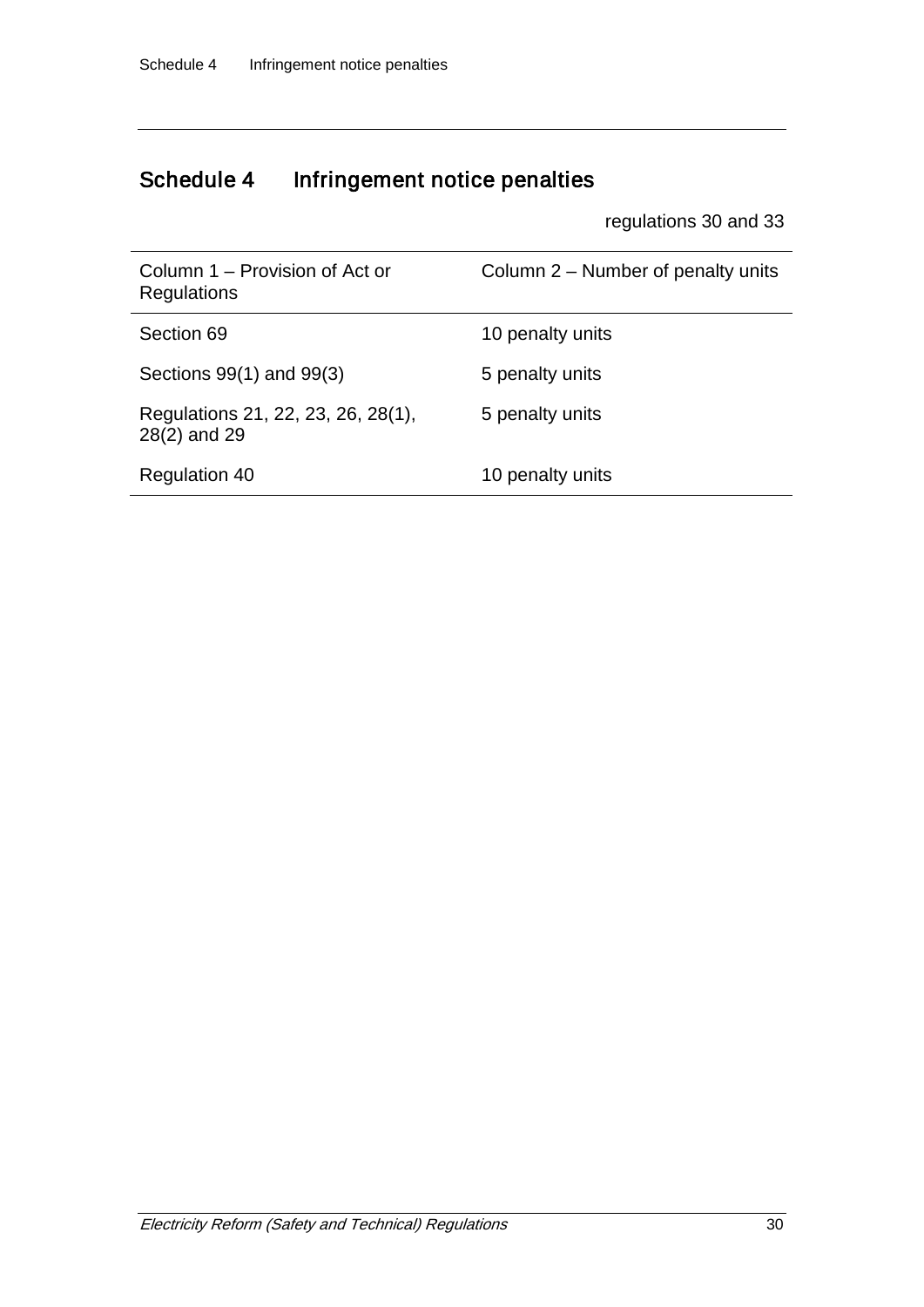# Schedule 5

regulation 39

# FORM 1

# NORTHERN TERRITORY OF AUSTRALIA

# Electricity Reform Act

section 94

### WARRANT (personal application)

1. I, (*name of magistrate*), magistrate, have received an application made personally for a warrant from *(insert name)*, an authorised officer\*/electricity officer\* under the Electricity Reform Act.

2. On the application, I am satisfied that a warrant should be issued to enter *(insert description of place*) on the following grounds:

### ACCORDINGLY, I AUTHORISE

\*the above named authorised officer with any assistance and by any force reasonably necessary:

- (a) to enter the place described above; and
- (b) to do anything authorised by the *Electricity Reform Act* in that place.

\*the above named electricity officer, in the company of a member of the police force and with any assistance and by any force reasonably necessary:

- (a) to enter the place described above; and
- (b) to do anything authorised by the *Electricity Reform Act* in that place.

This warrant may only be executed (*insert time or period*)

This warrant ceases to have effect at (*insert time and date*).

Signed: at (insert time and date of signature). \*Strike out whichever is inapplicable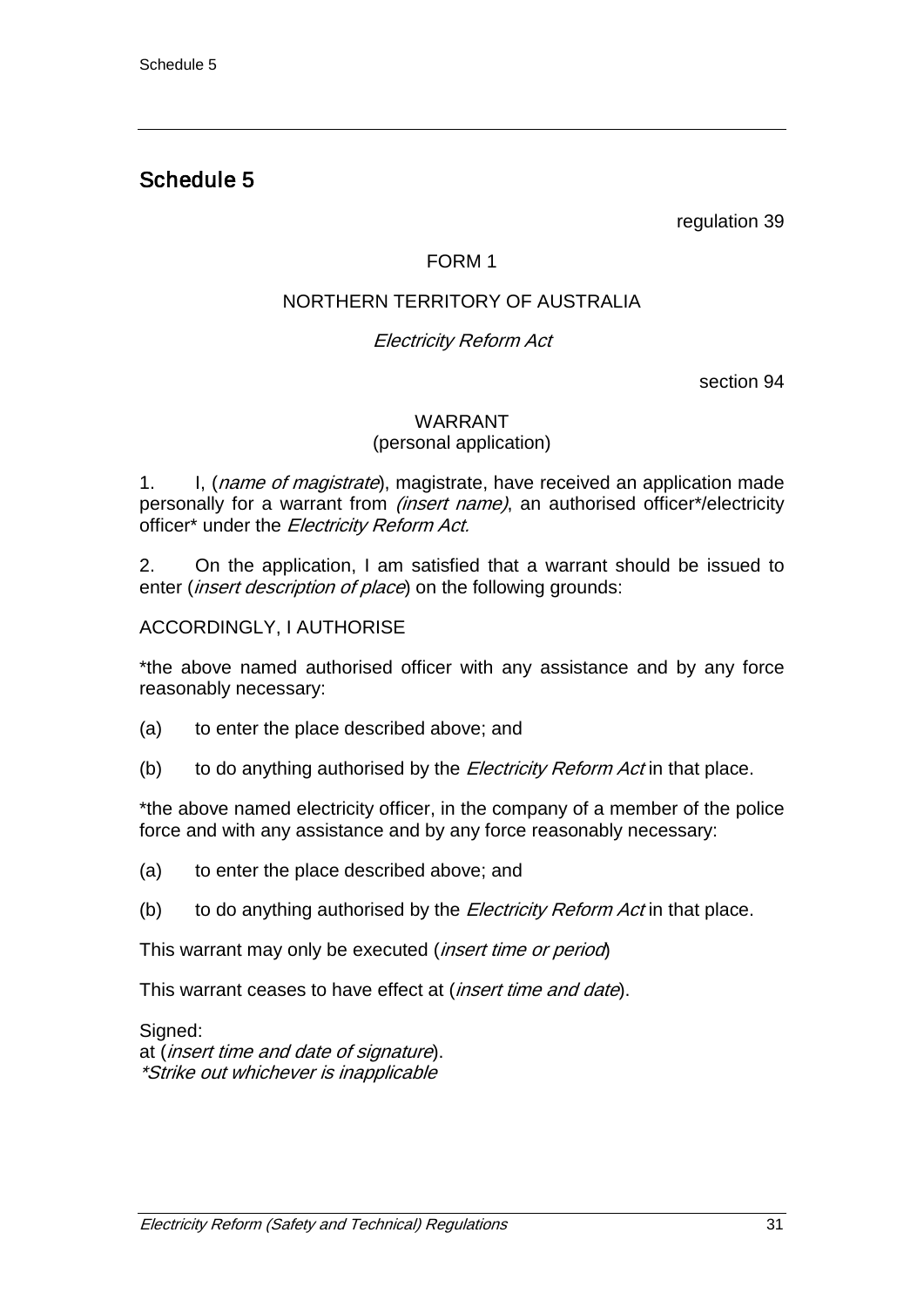# FORM 2

## NORTHERN TERRITORY OF AUSTRALIA

## Electricity Reform Act

section 95

#### WARRANT (application by telephone)

1. I, (name of magistrate) magistrate, have received an application by telephone for a warrant from (*insert name*), an authorised officer\*/electricity officer\* under the Electricity Reform Act.

2. On the application, I am satisfied that a warrant should be issued urgently to enter (*insert description of place*) on the following grounds:

#### ACCORDINGLY, I AUTHORISE

\*the above named authorised officer with any assistance and by any force reasonably necessary:

- (a) to enter the place described above; and
- (b) to do anything authorised by the *Electricity Reform Act* in that place.

\*the above named electricity officer, in the company of a member of the police force and with any assistance and by any force reasonably necessary:

- (a) to enter the place described above; and
- (b) to do anything authorised by the *Electricity Reform Act* in that place.

This warrant may only be executed (insert time or period)

This warrant ceases to have effect at (*insert time and date*).

Signed: at (insert time and date of signature). \*Strike out whichever is inapplicable